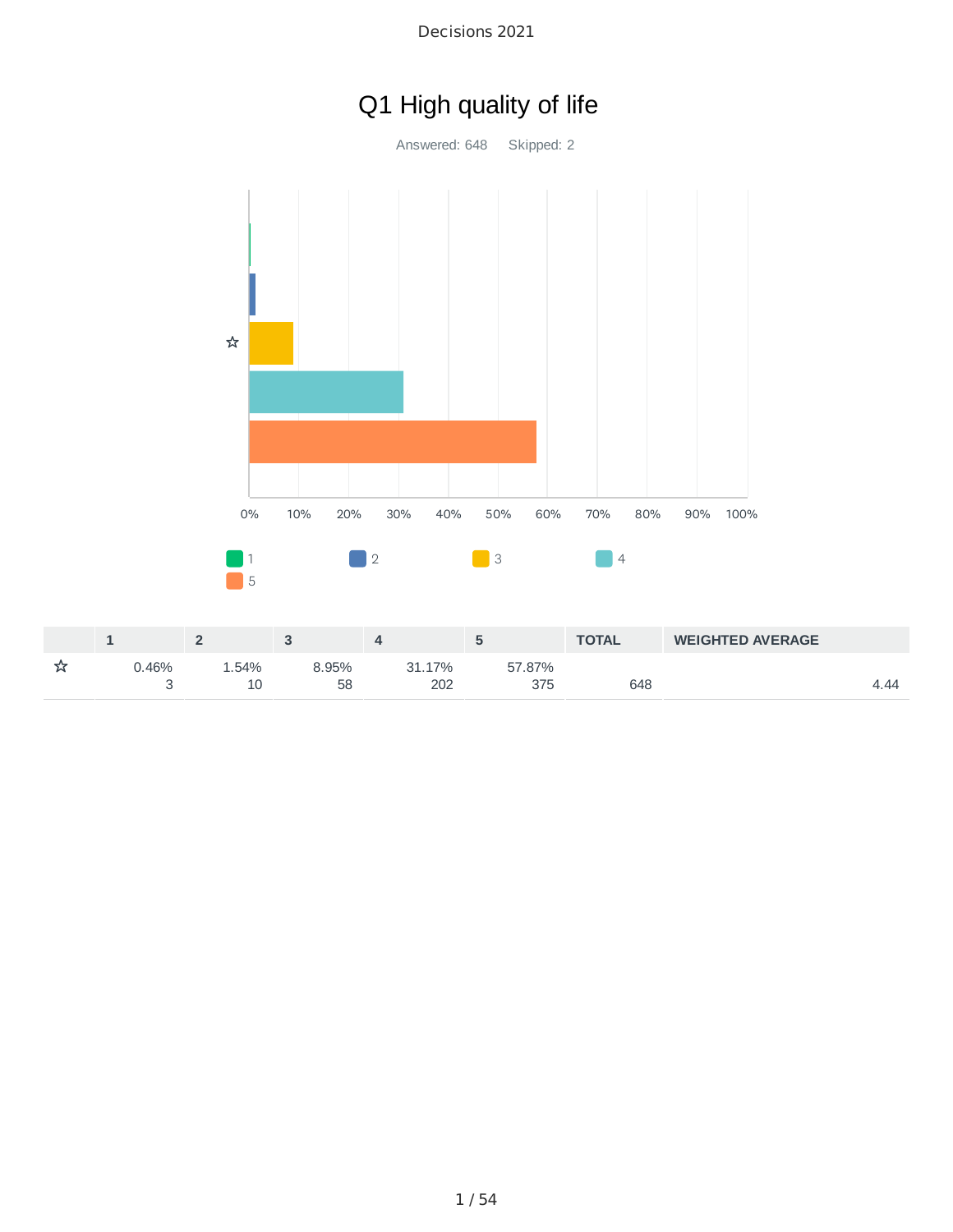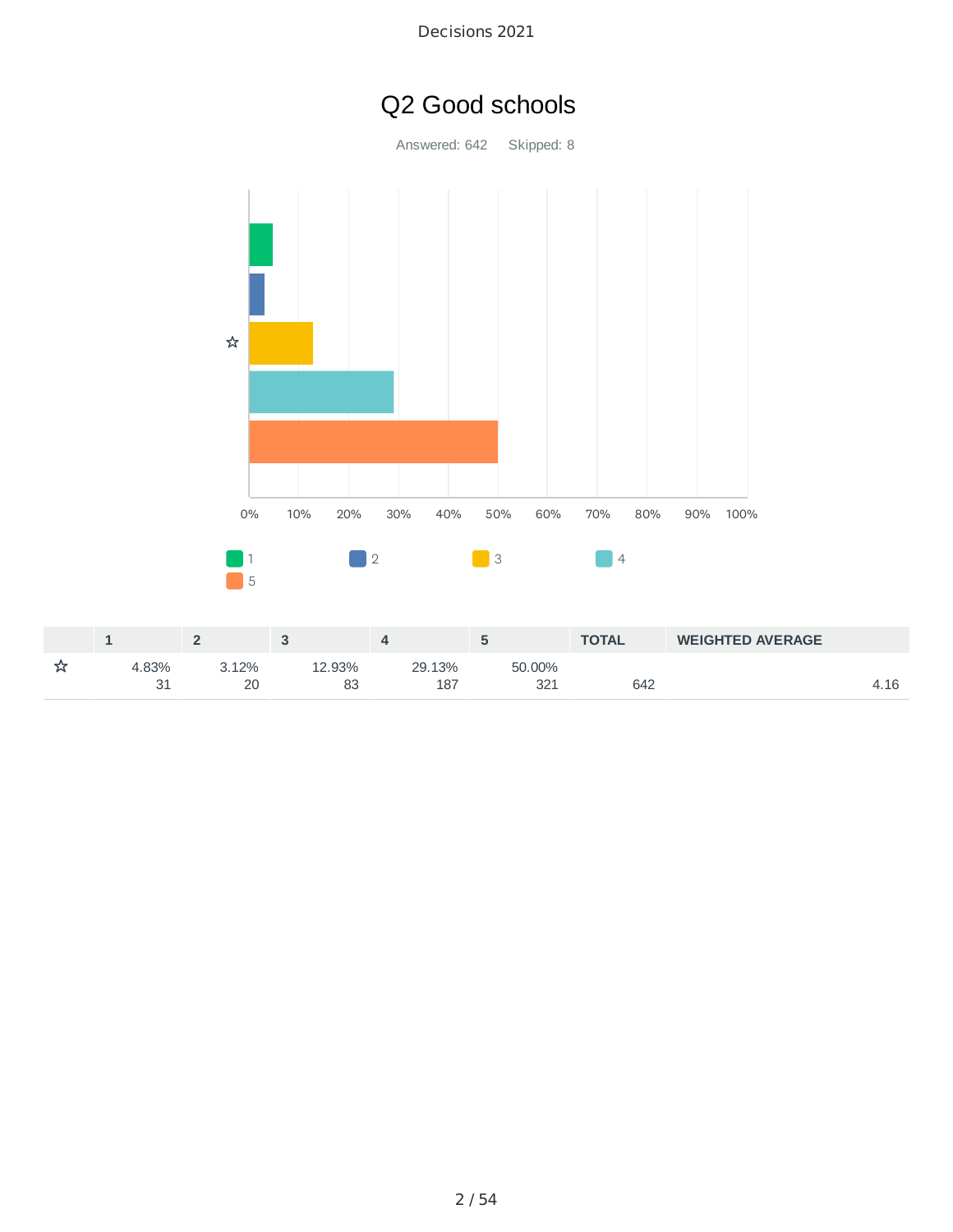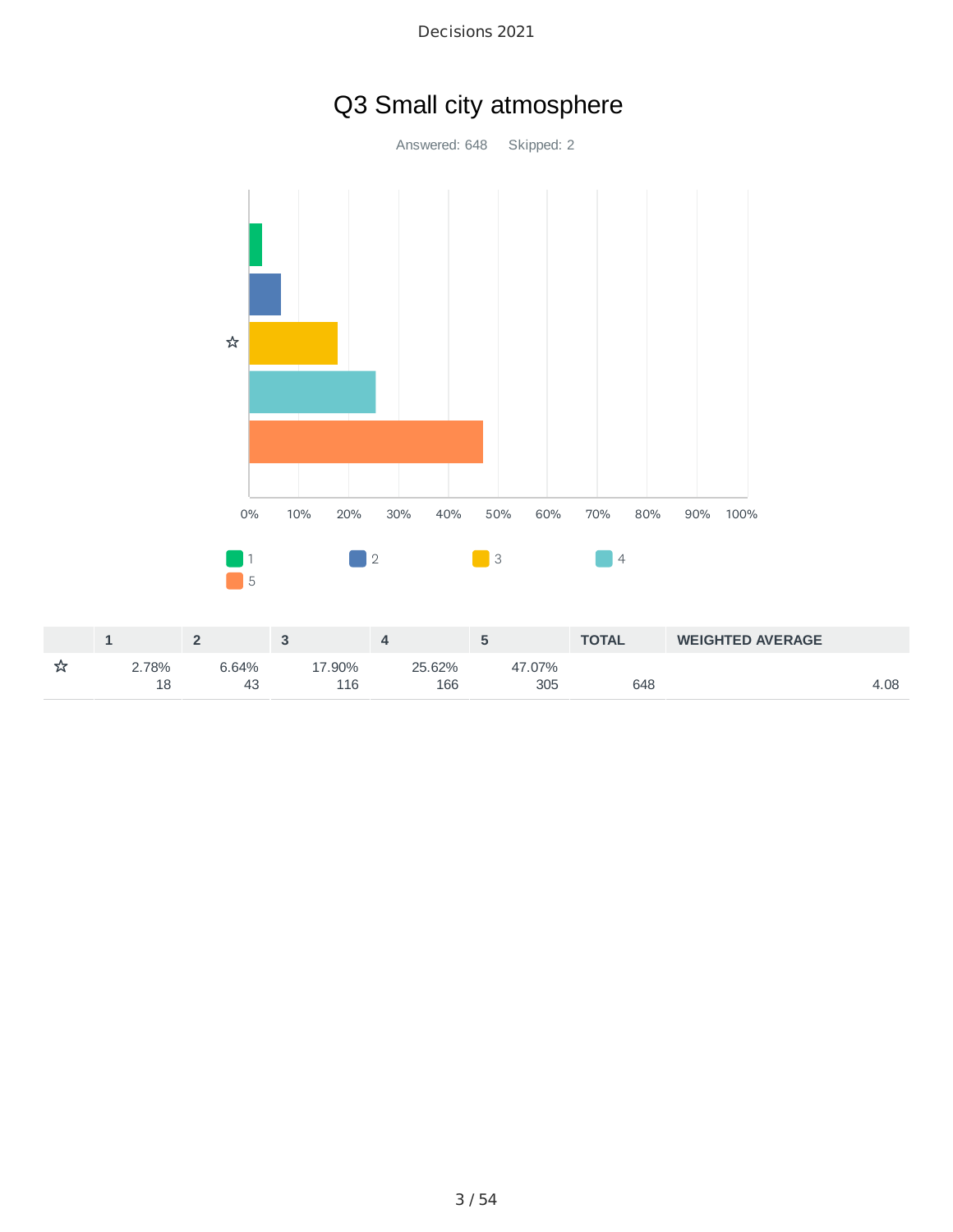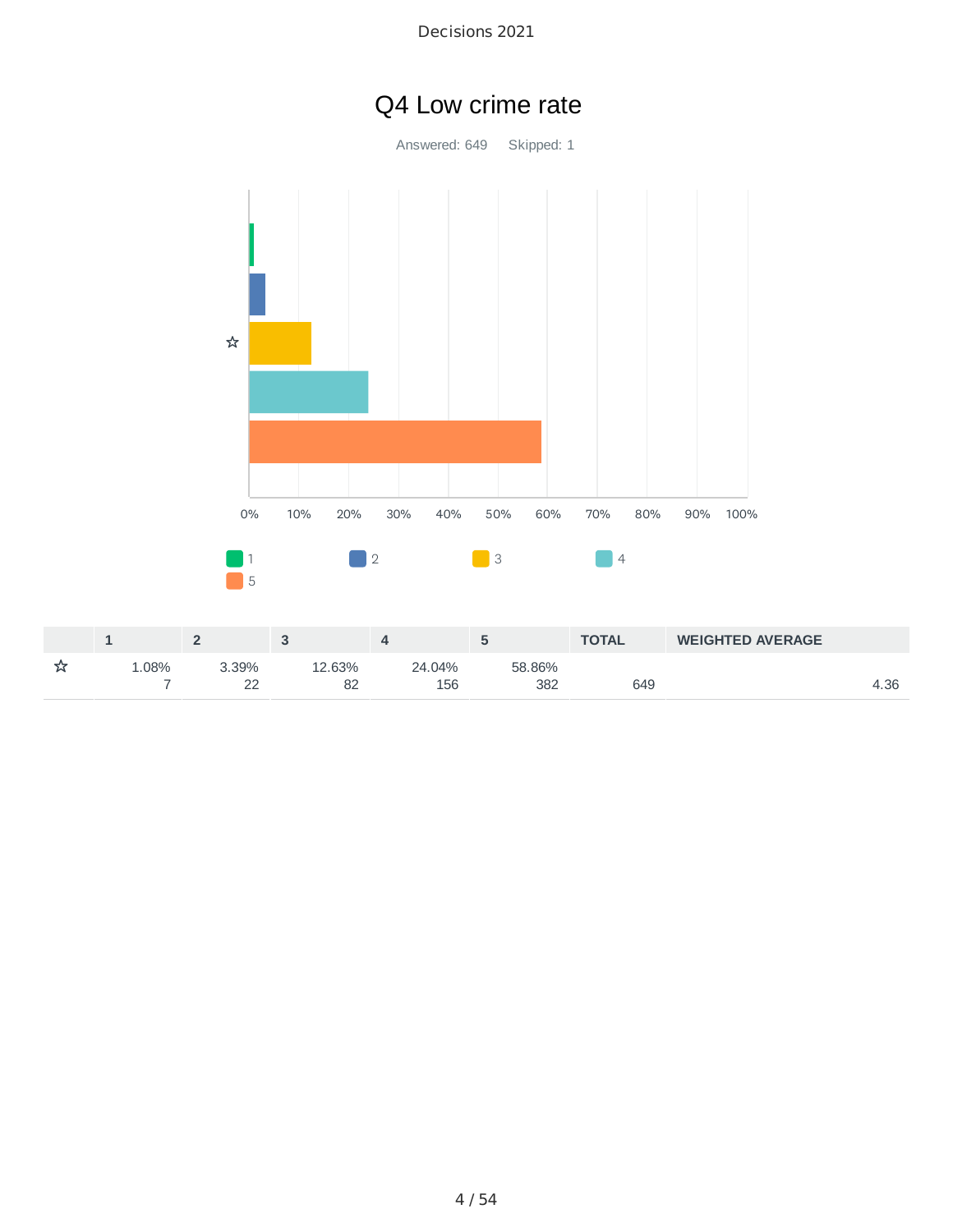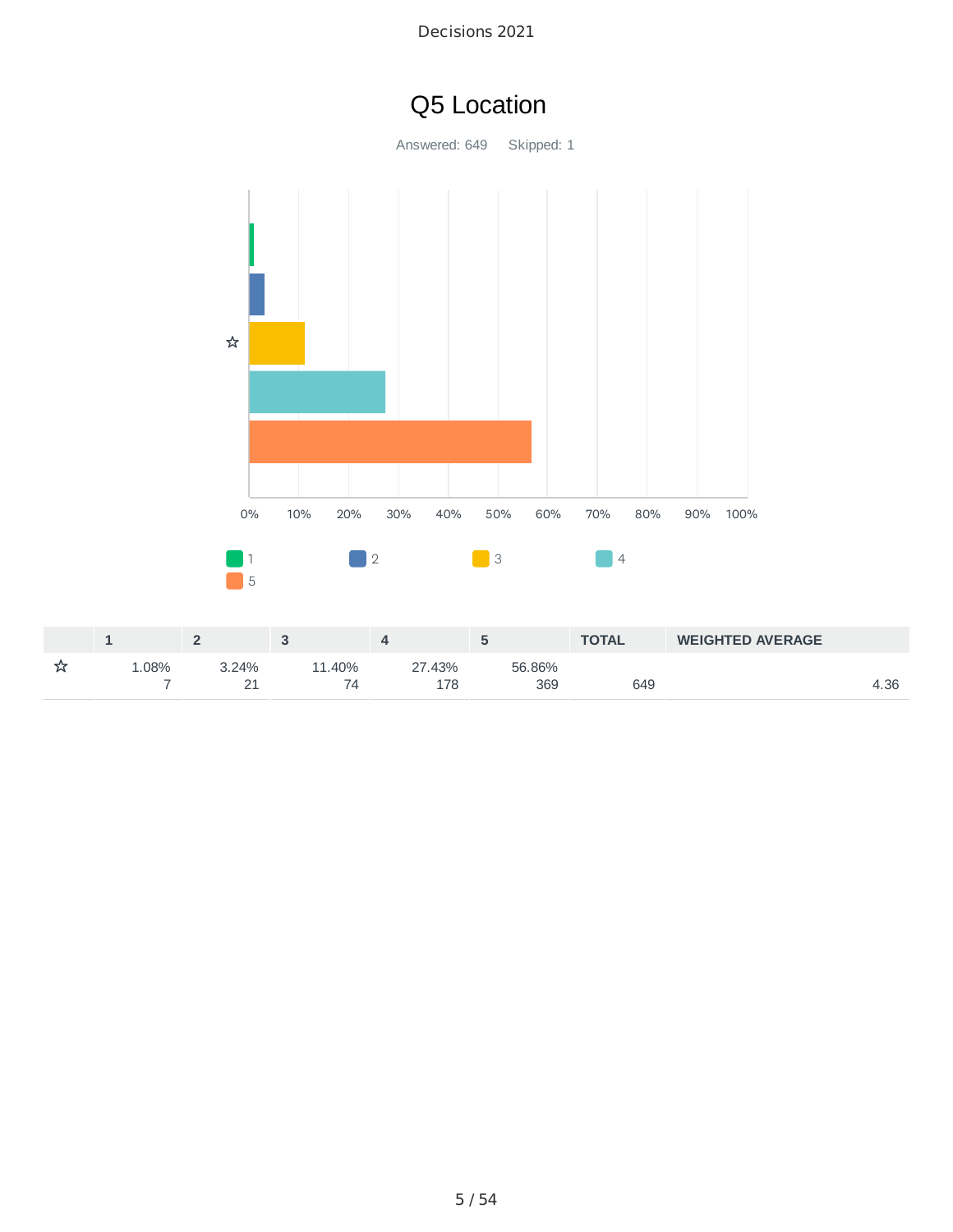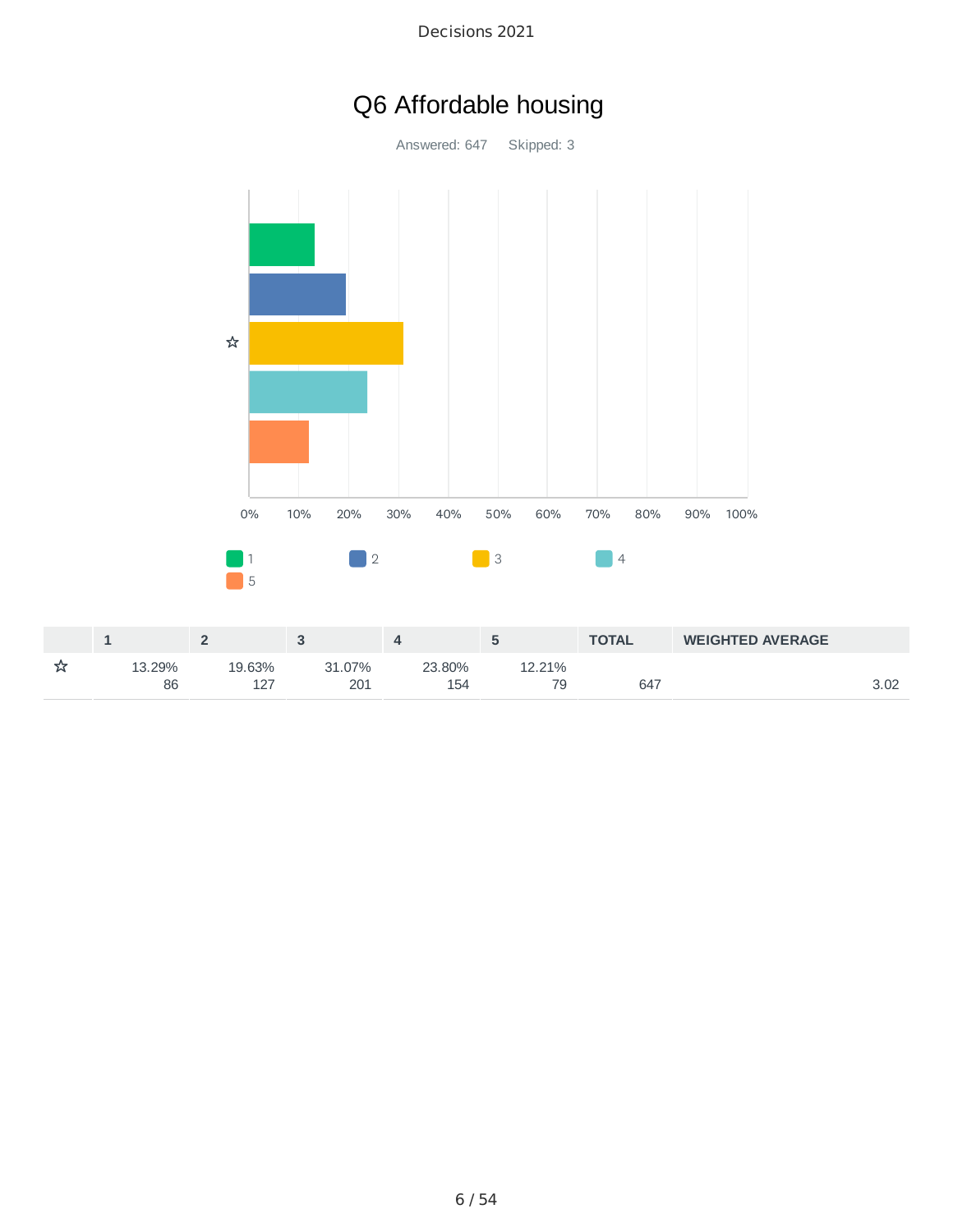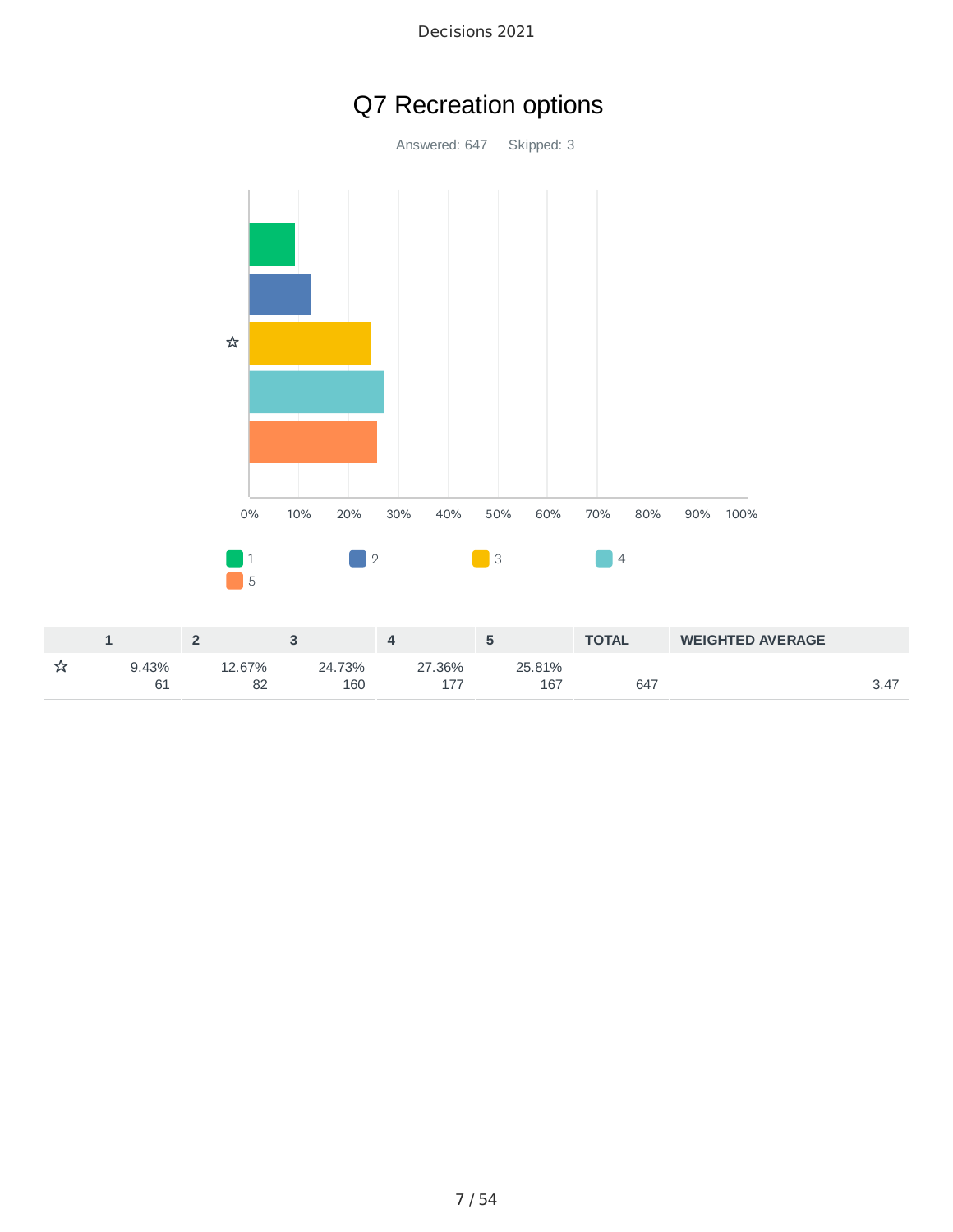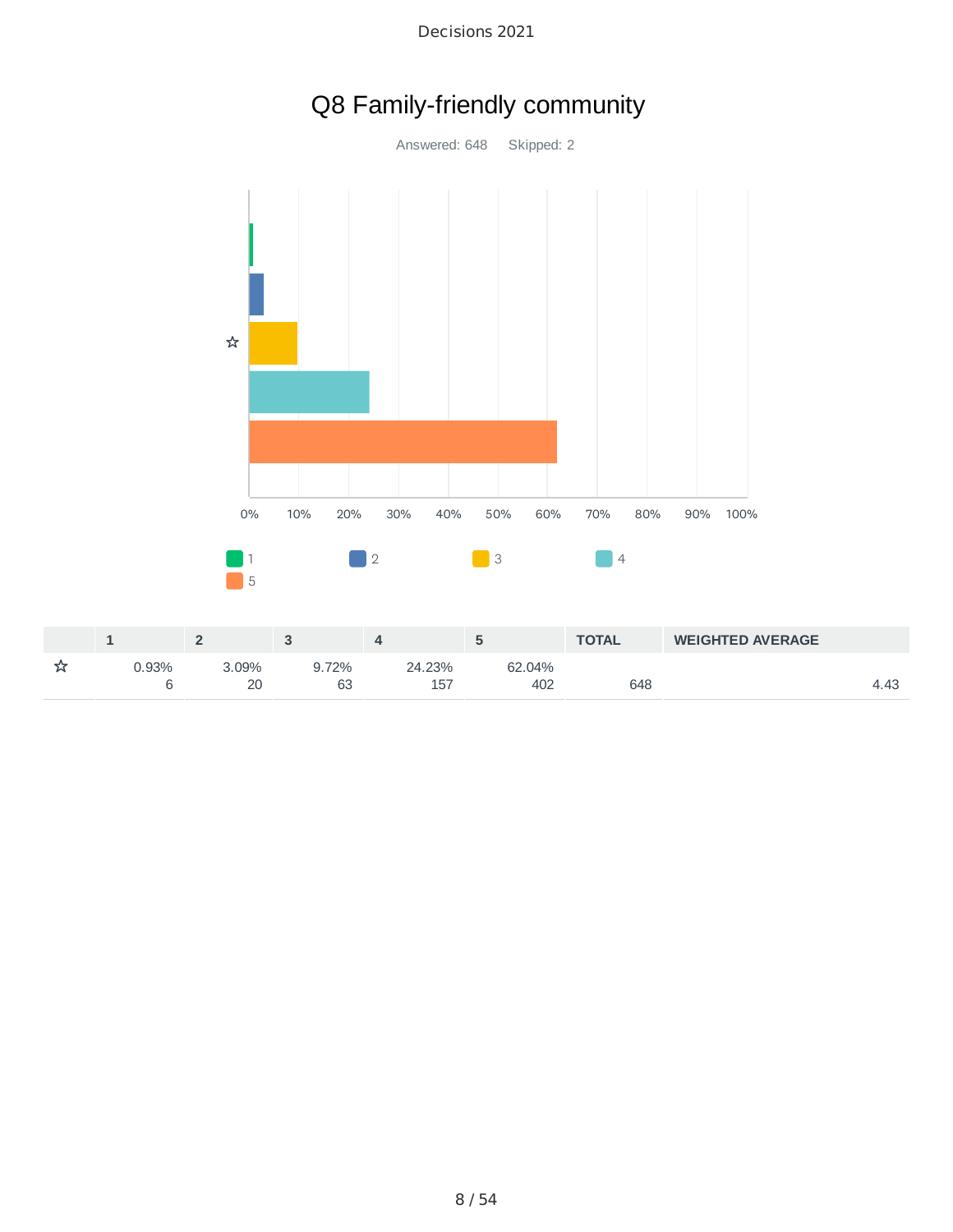# Q9 Other

Answered: 102 Skipped: 548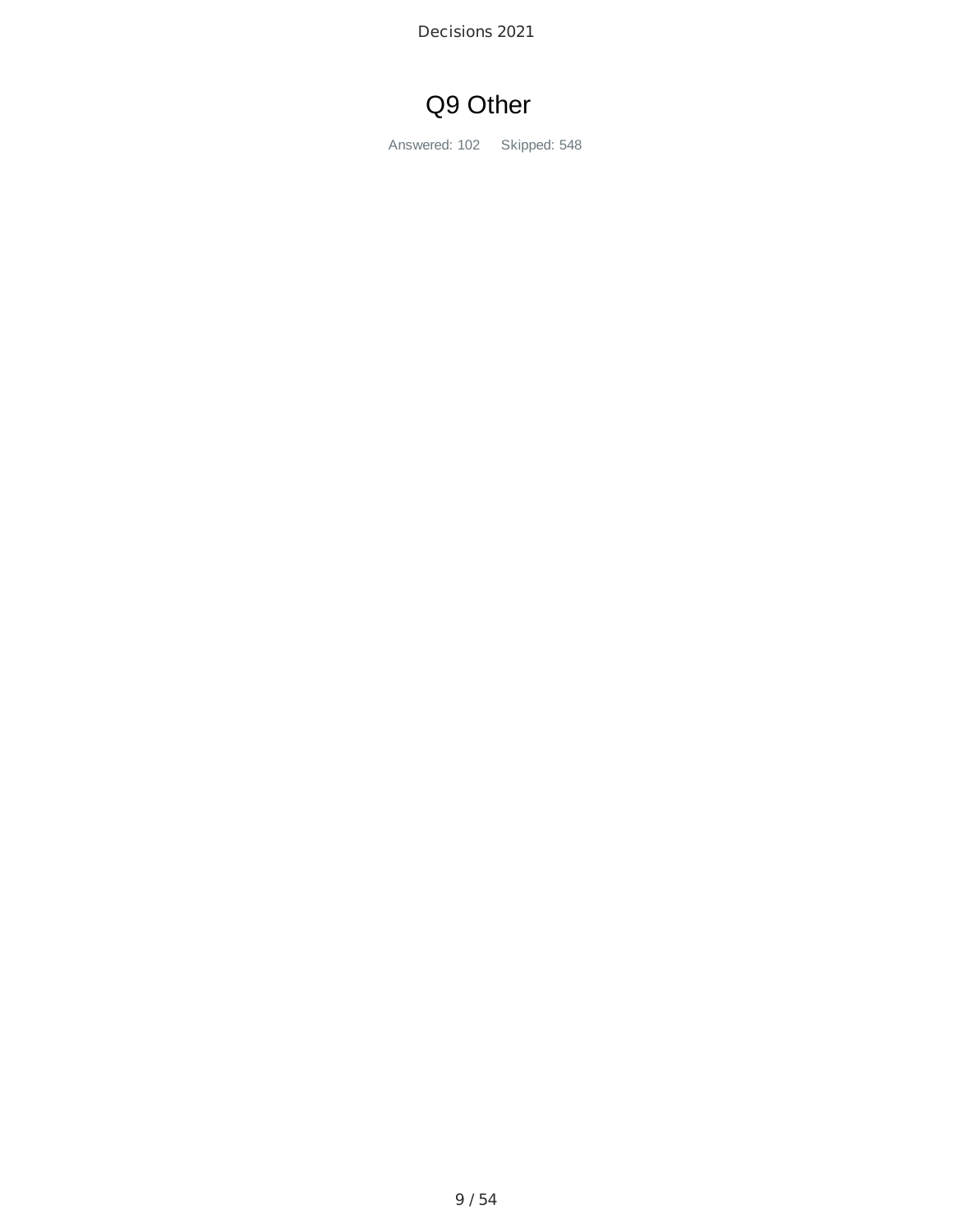

# Q10 What are your top three priorities to improve the City of Cedar Hills?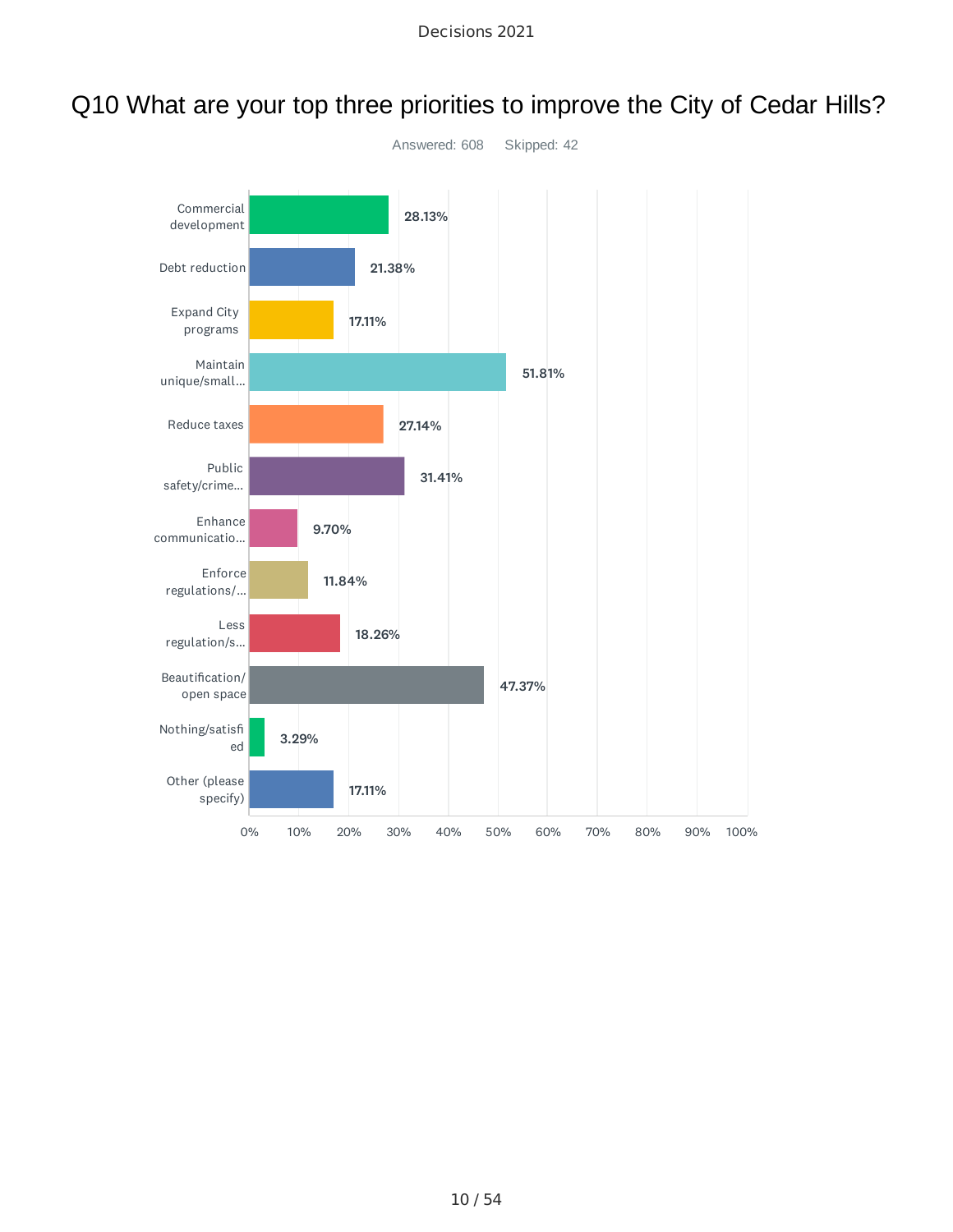| <b>ANSWER CHOICES</b>                  | <b>RESPONSES</b> |     |
|----------------------------------------|------------------|-----|
| Commercial development                 | 28.13%           | 171 |
| Debt reduction                         | 21.38%           | 130 |
| Expand City programs                   | 17.11%           | 104 |
| Maintain unique/small city atmosphere  | 51.81%           | 315 |
| Reduce taxes                           | 27.14%           | 165 |
| Public safety/crime/emergency services | 31.41%           | 191 |
| Enhance communication with residents   | 9.70%            | 59  |
| Enforce regulations/code               | 11.84%           | 72  |
| Less regulation/smaller government     | 18.26%           | 111 |
| Beautification/open space              | 47.37%           | 288 |
| Nothing/satisfied                      | 3.29%            | 20  |
| Other (please specify)                 | 17.11%           | 104 |
| Total Respondents: 608                 |                  |     |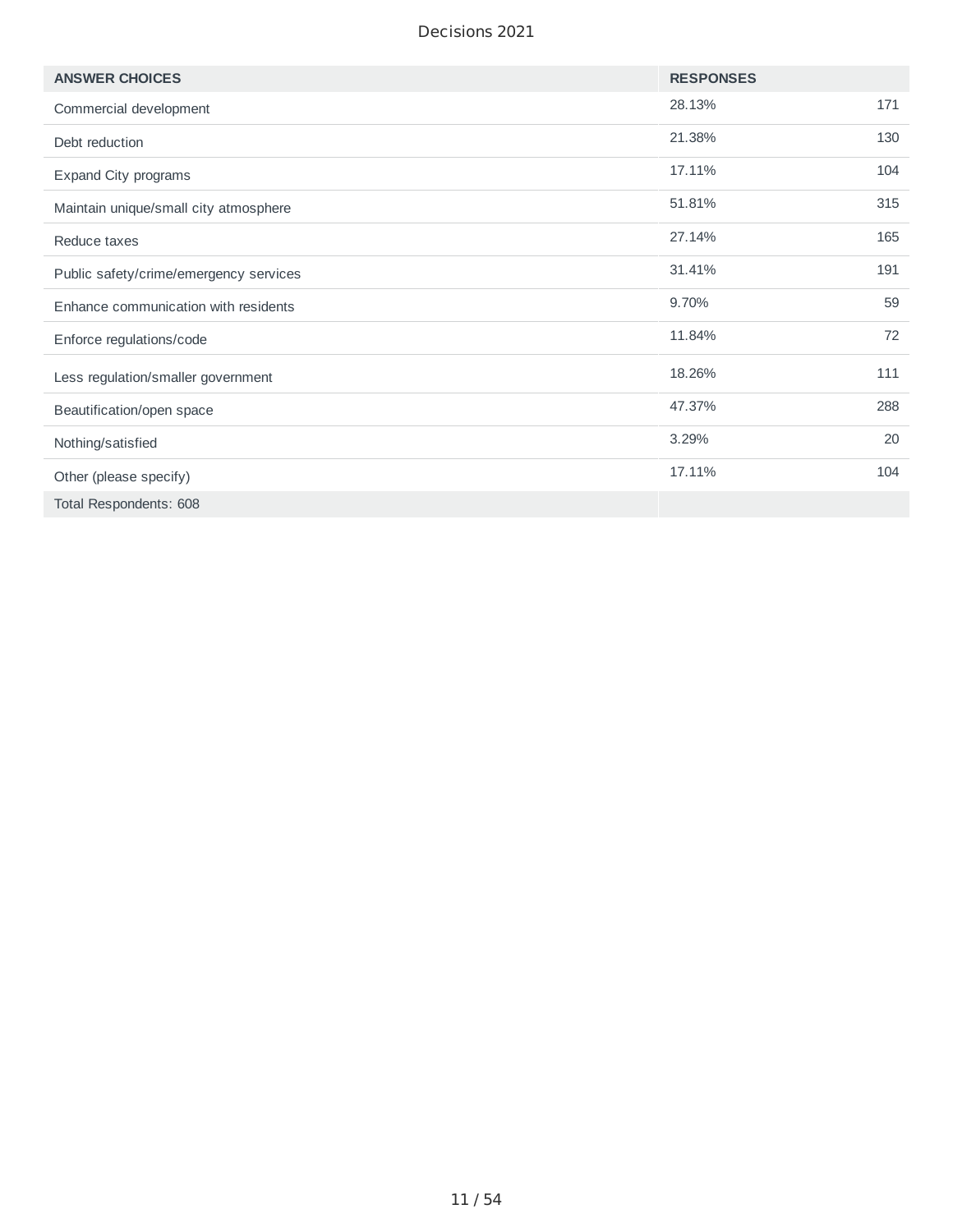# Q11 Check any of the following activities in which you participated in Cedar Hills or another city.

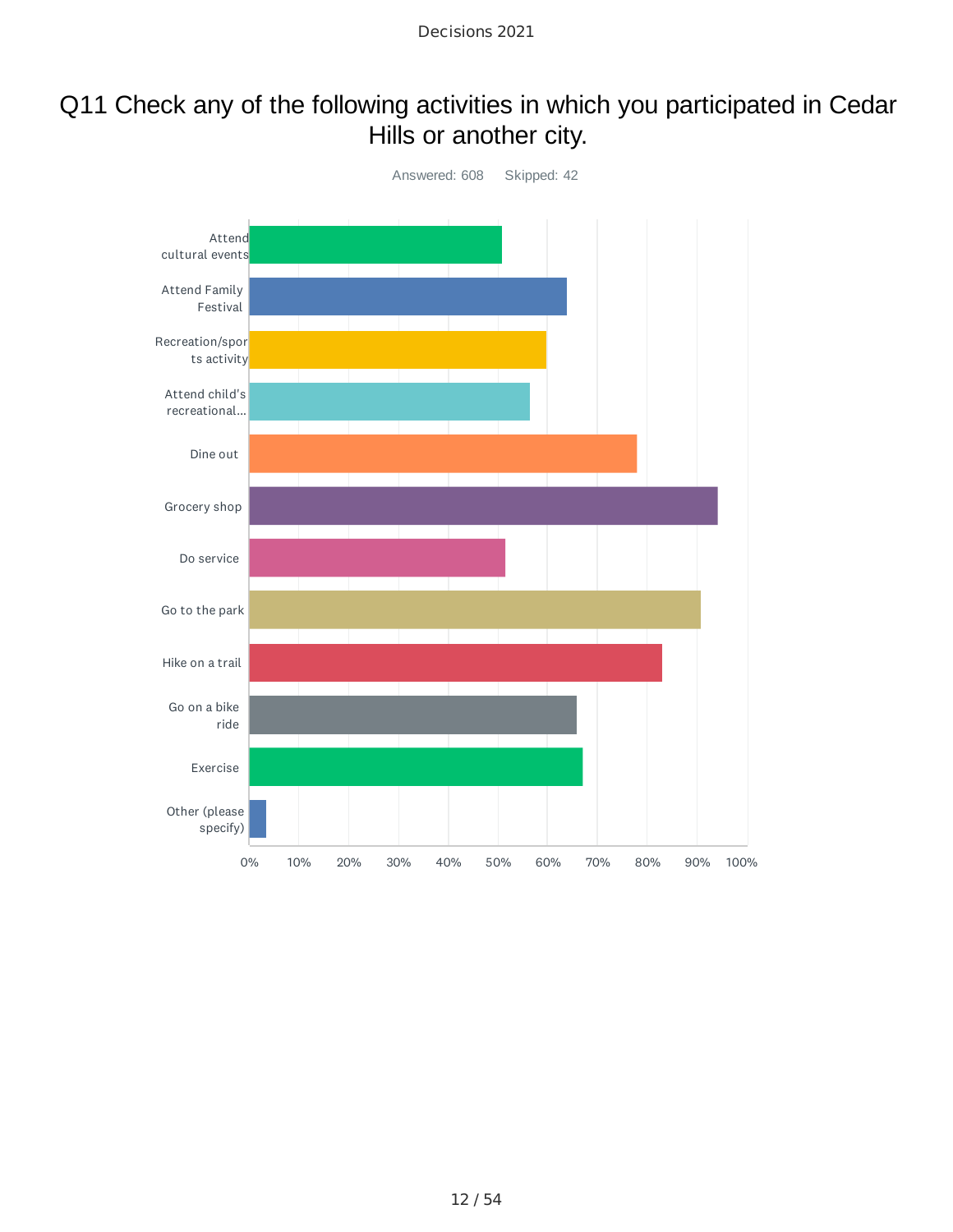| <b>ANSWER CHOICES</b>                | <b>RESPONSES</b> |     |
|--------------------------------------|------------------|-----|
| Attend cultural events               | 50.99%           | 310 |
| <b>Attend Family Festival</b>        | 63.98%           | 389 |
| Recreation/sports activity           | 59.87%           | 364 |
| Attend child's recreational activity | 56.41%           | 343 |
| Dine out                             | 78.13%           | 475 |
| Grocery shop                         | 94.24%           | 573 |
| Do service                           | 51.64%           | 314 |
| Go to the park                       | 90.79%           | 552 |
| Hike on a trail                      | 83.22%           | 506 |
| Go on a bike ride                    | 65.95%           | 401 |
| Exercise                             | 67.11%           | 408 |
| Other (please specify)               | 3.62%            | 22  |
| Total Respondents: 608               |                  |     |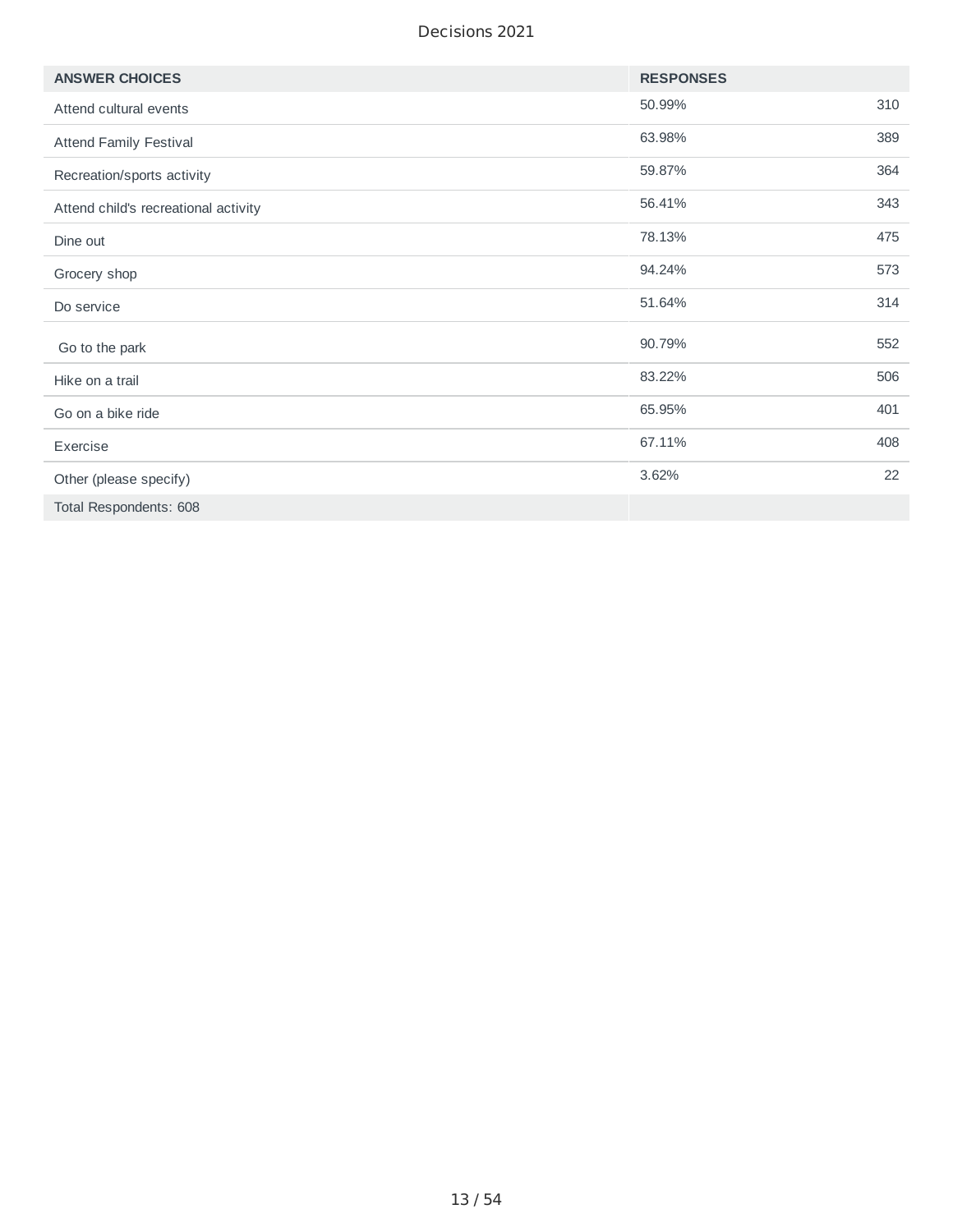## Q12 Which of the following recreation facilities should have amenities added to or be renewed in Cedar Hills? (Click all that apply)

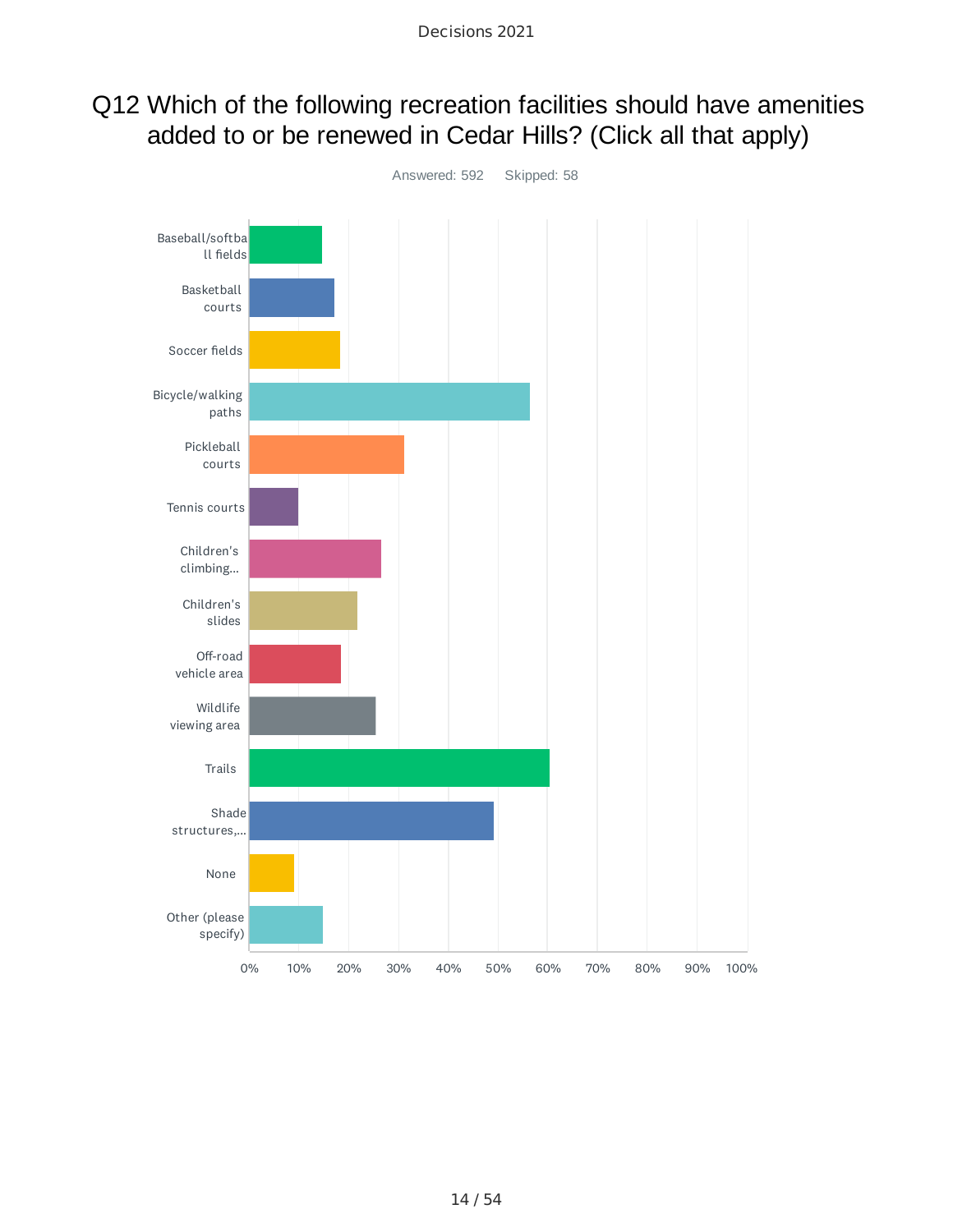| <b>ANSWER CHOICES</b>                      | <b>RESPONSES</b> |     |
|--------------------------------------------|------------------|-----|
| Baseball/softball fields                   | 14.70%           | 87  |
| <b>Basketball courts</b>                   | 17.23%           | 102 |
| Soccer fields                              | 18.41%           | 109 |
| Bicycle/walking paths                      | 56.59%           | 335 |
| Pickleball courts                          | 31.25%           | 185 |
| Tennis courts                              | 9.97%            | 59  |
| Children's climbing structures             | 26.69%           | 158 |
| Children's slides                          | 21.96%           | 130 |
| Off-road vehicle area                      | 18.58%           | 110 |
| Wildlife viewing area                      | 25.51%           | 151 |
| Trails                                     | 60.64%           | 359 |
| Shade structures, pavilions, seating areas | 49.32%           | 292 |
| None                                       | 9.12%            | 54  |
| Other (please specify)                     | 14.86%           | 88  |
| Total Respondents: 592                     |                  |     |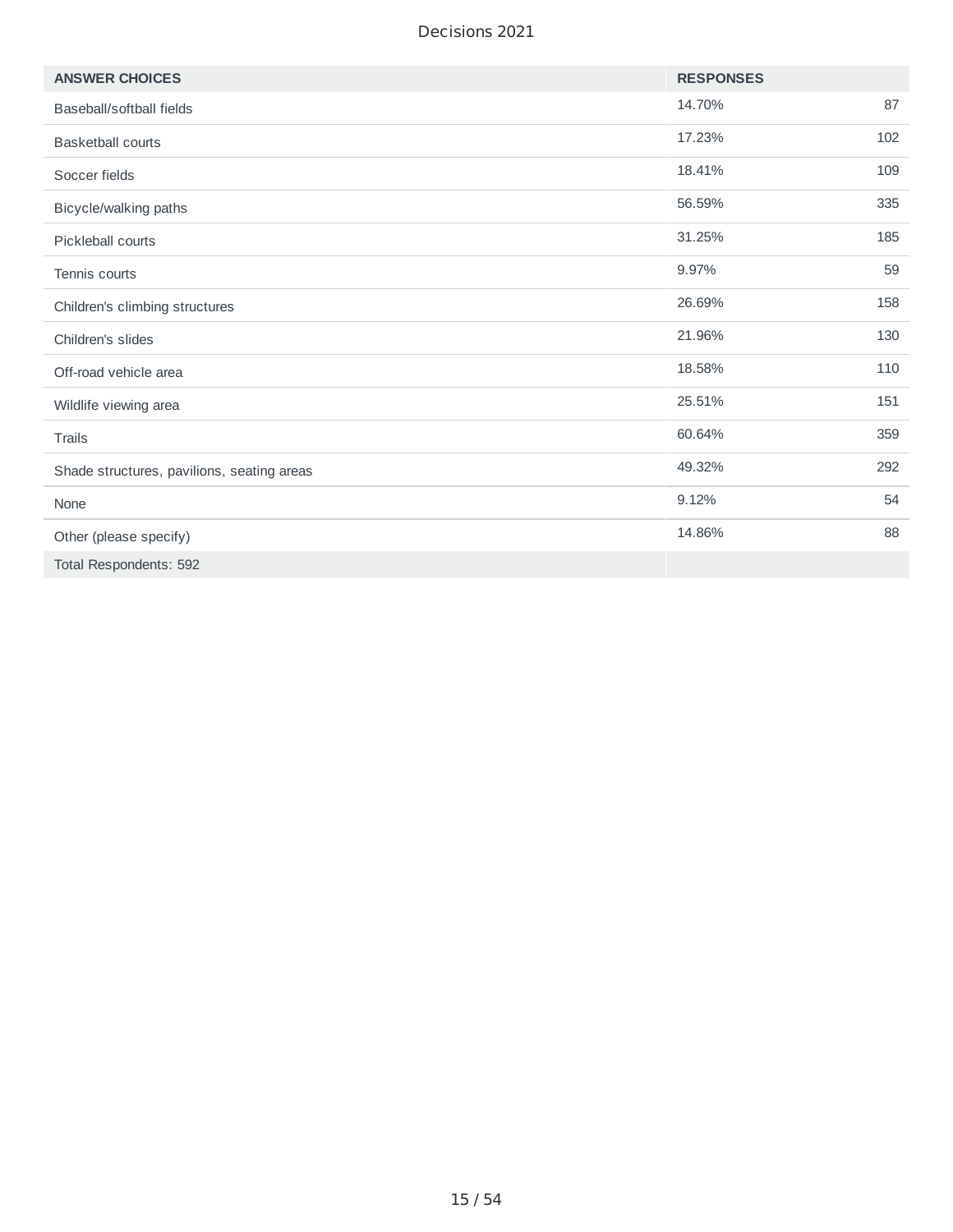### Q13 On a scale of 1-5, with 1 meaning "doesn't try at all" and 5 meaning "tries very hard," how would you rate the City of attempting to communicate with its residents?



| <b>ANSWER CHOICES</b>   |                |        | <b>AVERAGE NUMBER</b> |       |             | <b>TOTAL NUMBER</b> |                           | <b>RESPONSES</b> |       |
|-------------------------|----------------|--------|-----------------------|-------|-------------|---------------------|---------------------------|------------------|-------|
|                         |                |        |                       |       | 66          |                     | 38,826                    |                  | 591   |
| Total Respondents: 591  |                |        |                       |       |             |                     |                           |                  |       |
|                         |                |        |                       |       |             |                     |                           |                  |       |
| <b>BASIC STATISTICS</b> |                |        |                       |       |             |                     |                           |                  |       |
| <b>MINIMUM</b>          | <b>MAXIMUM</b> |        | <b>MEDIAN</b>         |       | <b>MEAN</b> |                     | <b>STANDARD DEVIATION</b> |                  |       |
| 0.00                    |                | 100.00 |                       | 75.00 |             | 65.70               |                           |                  | 30.63 |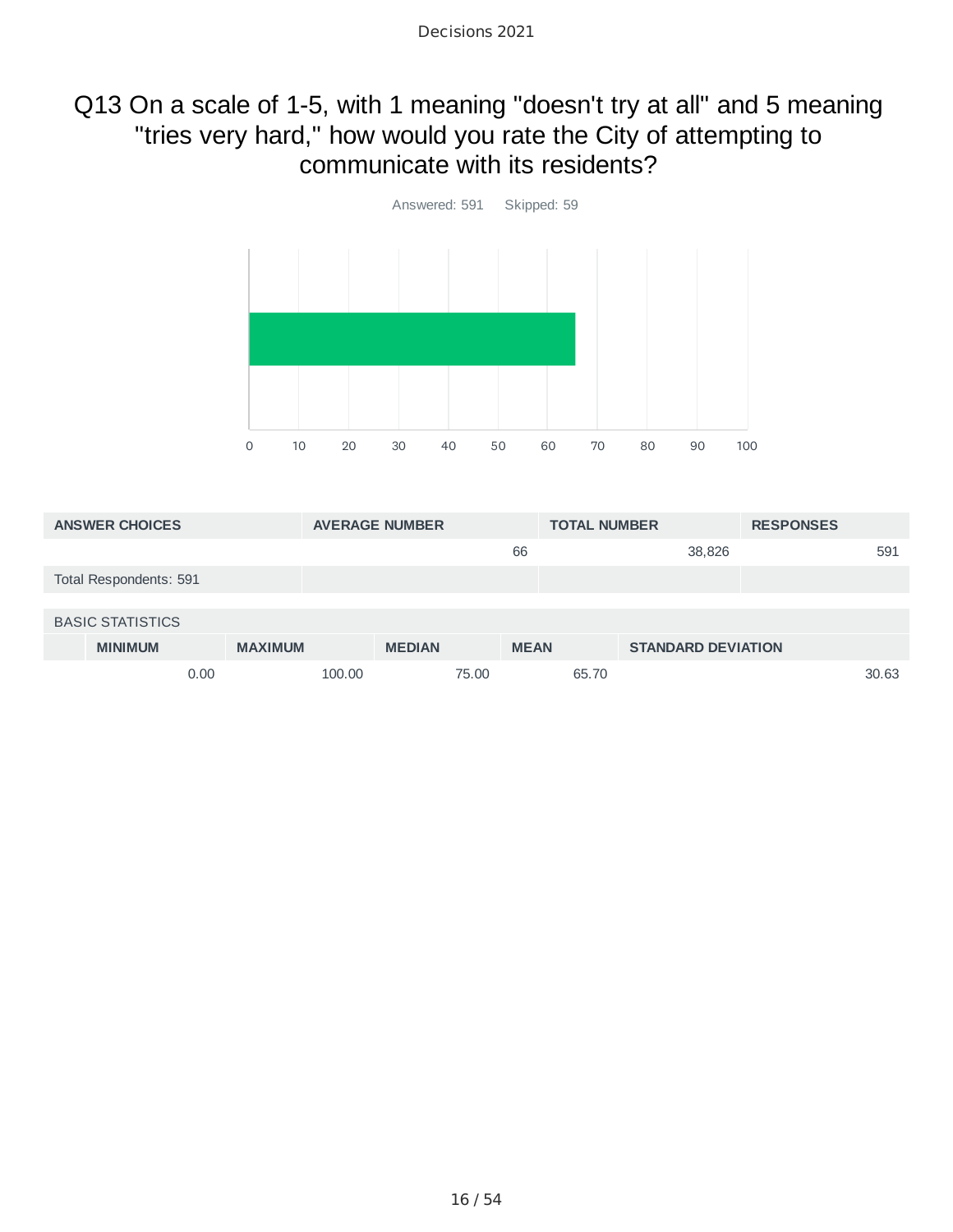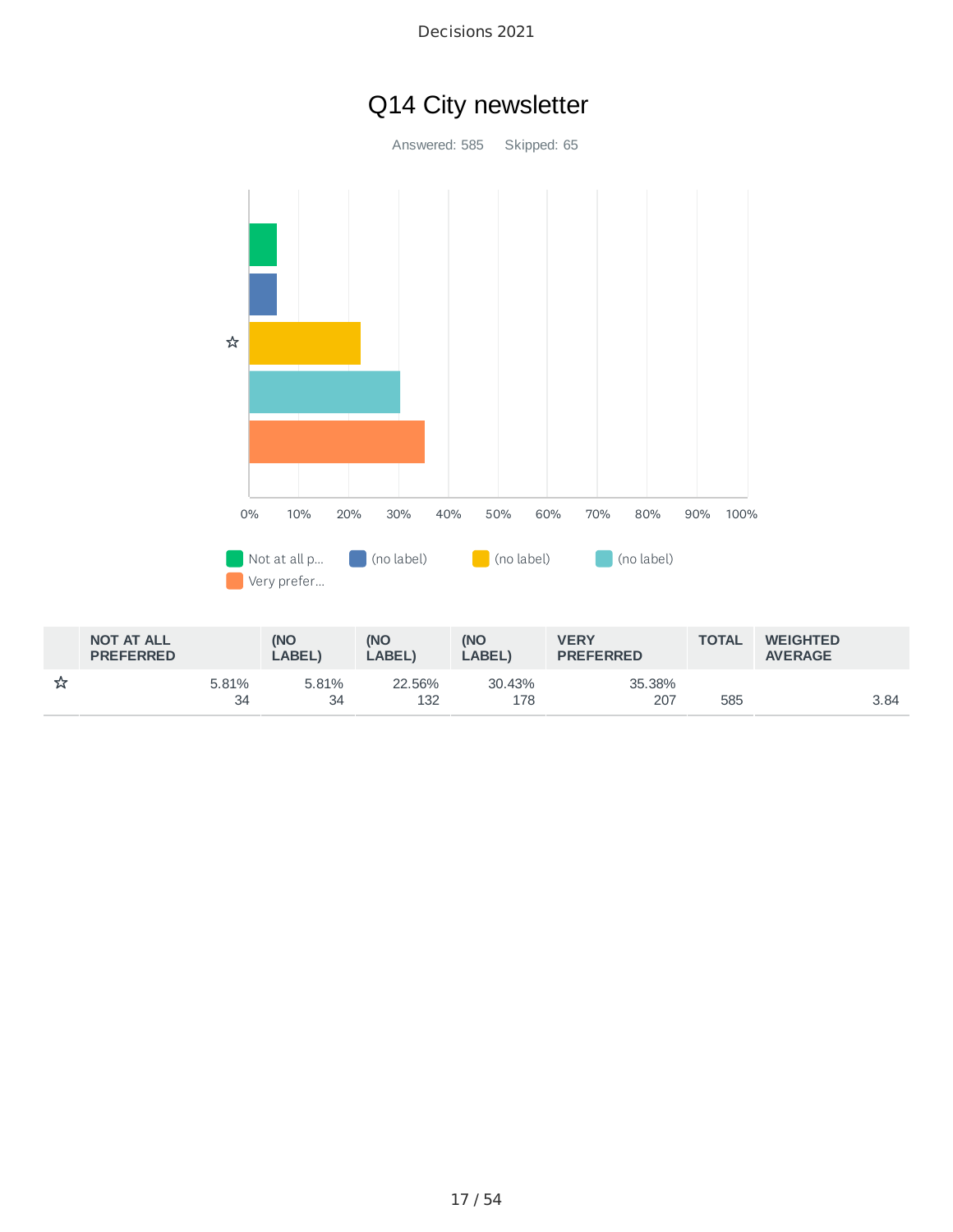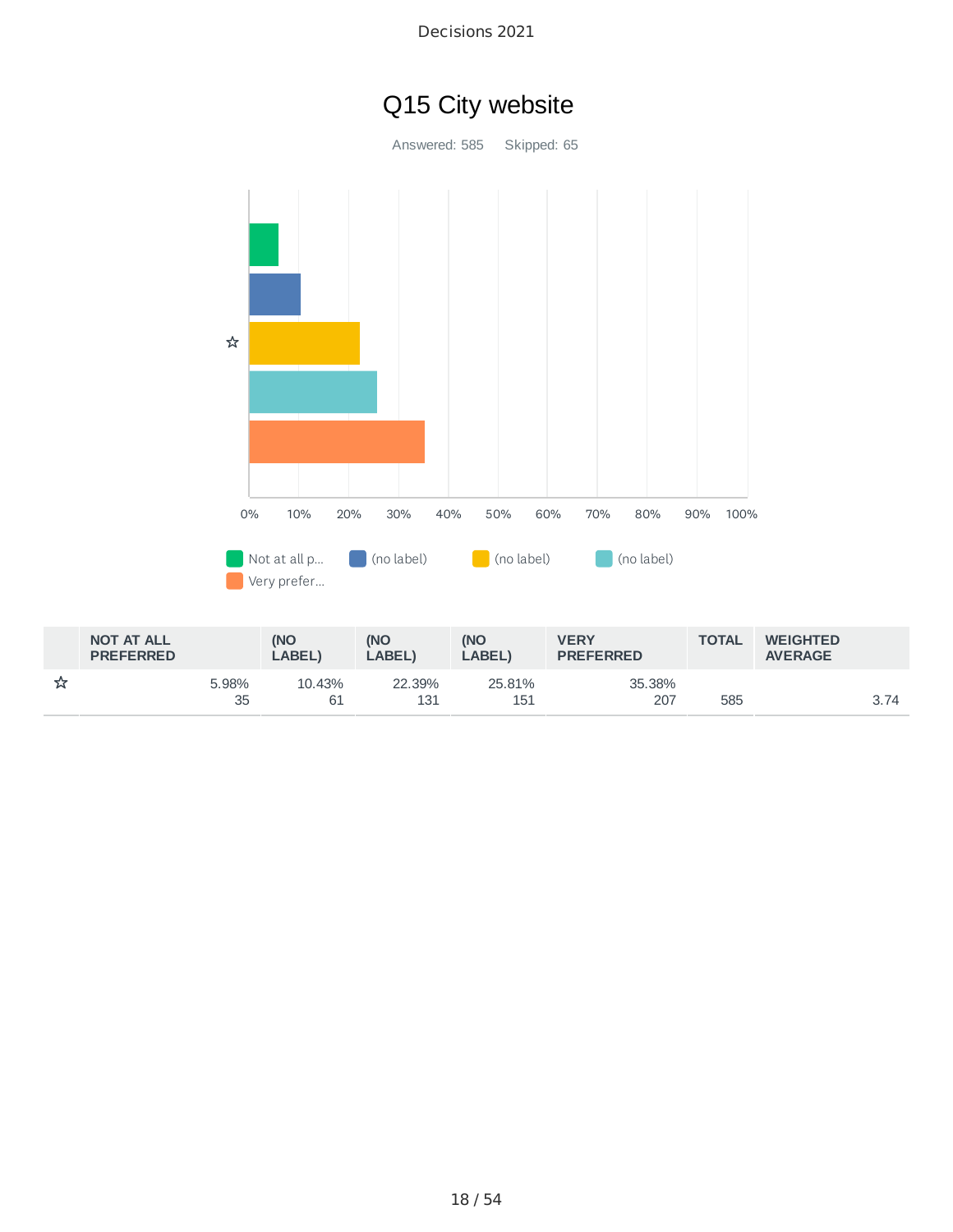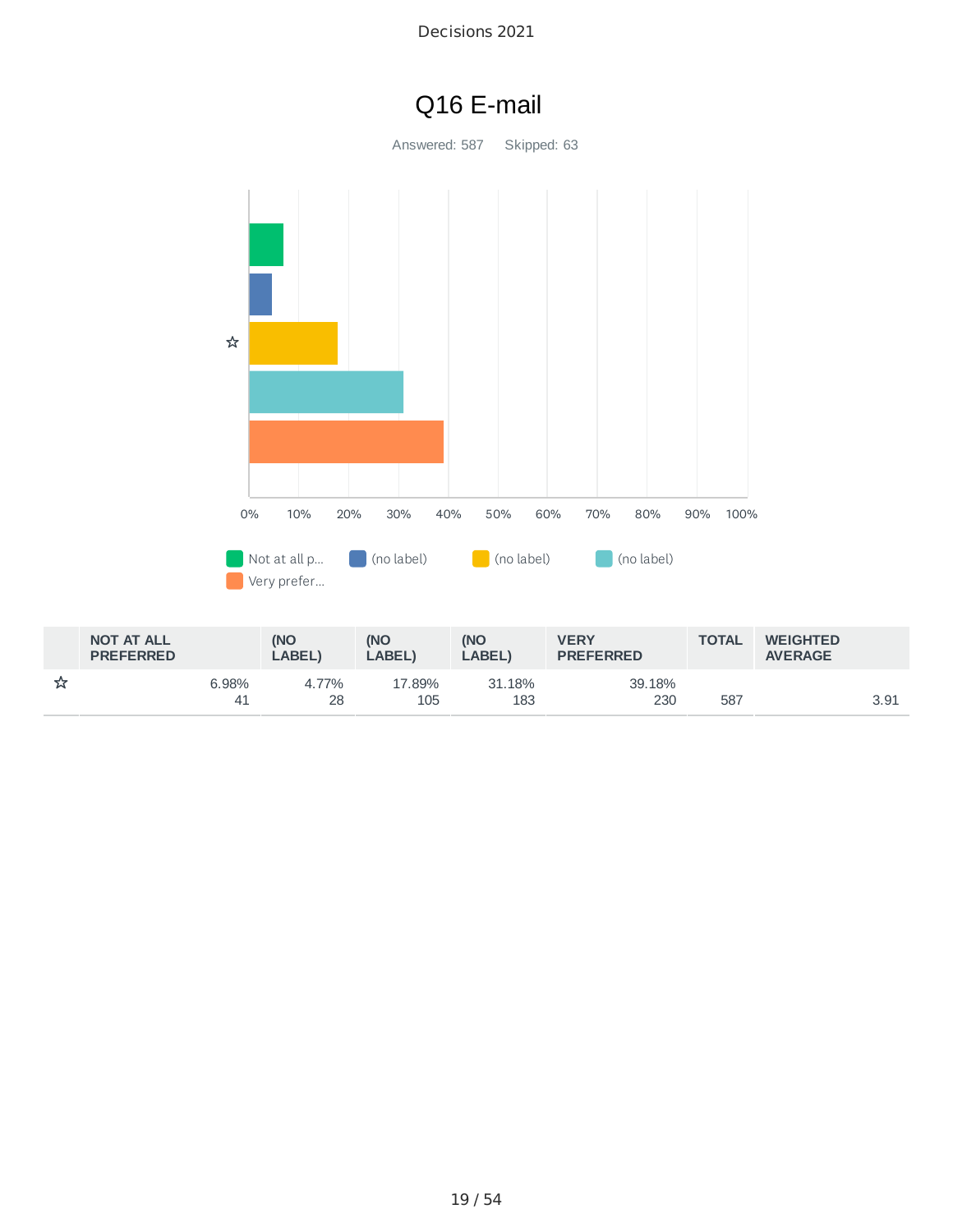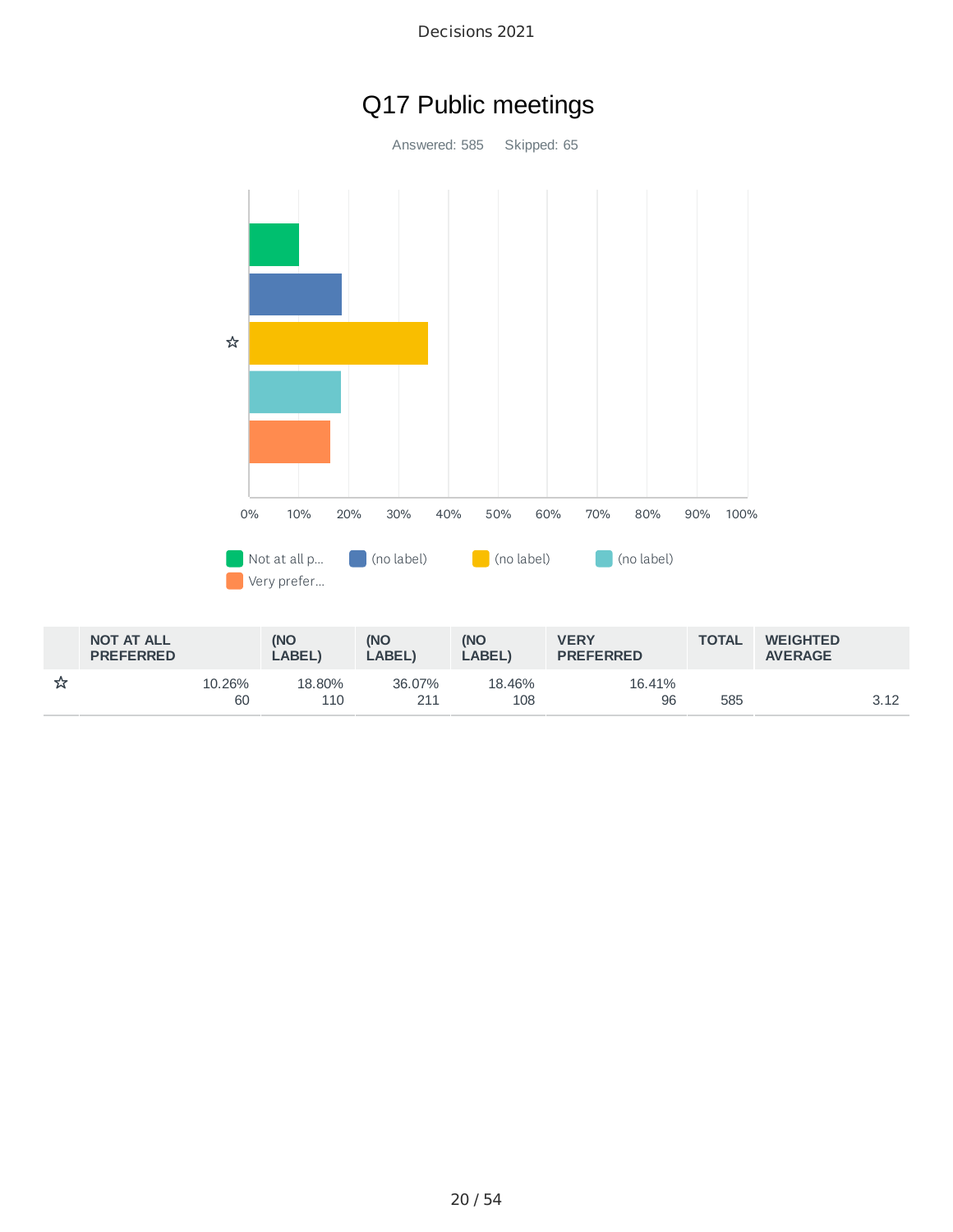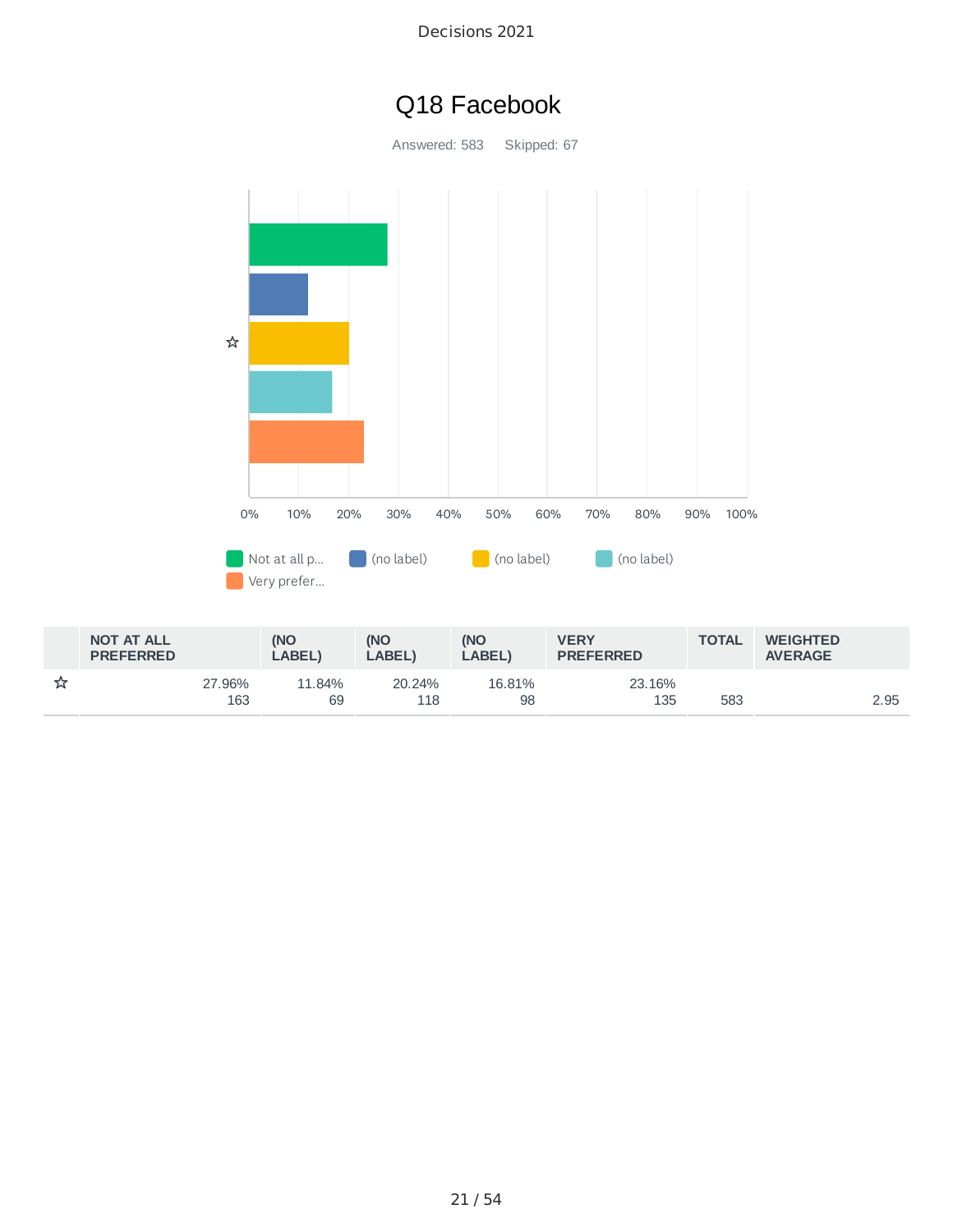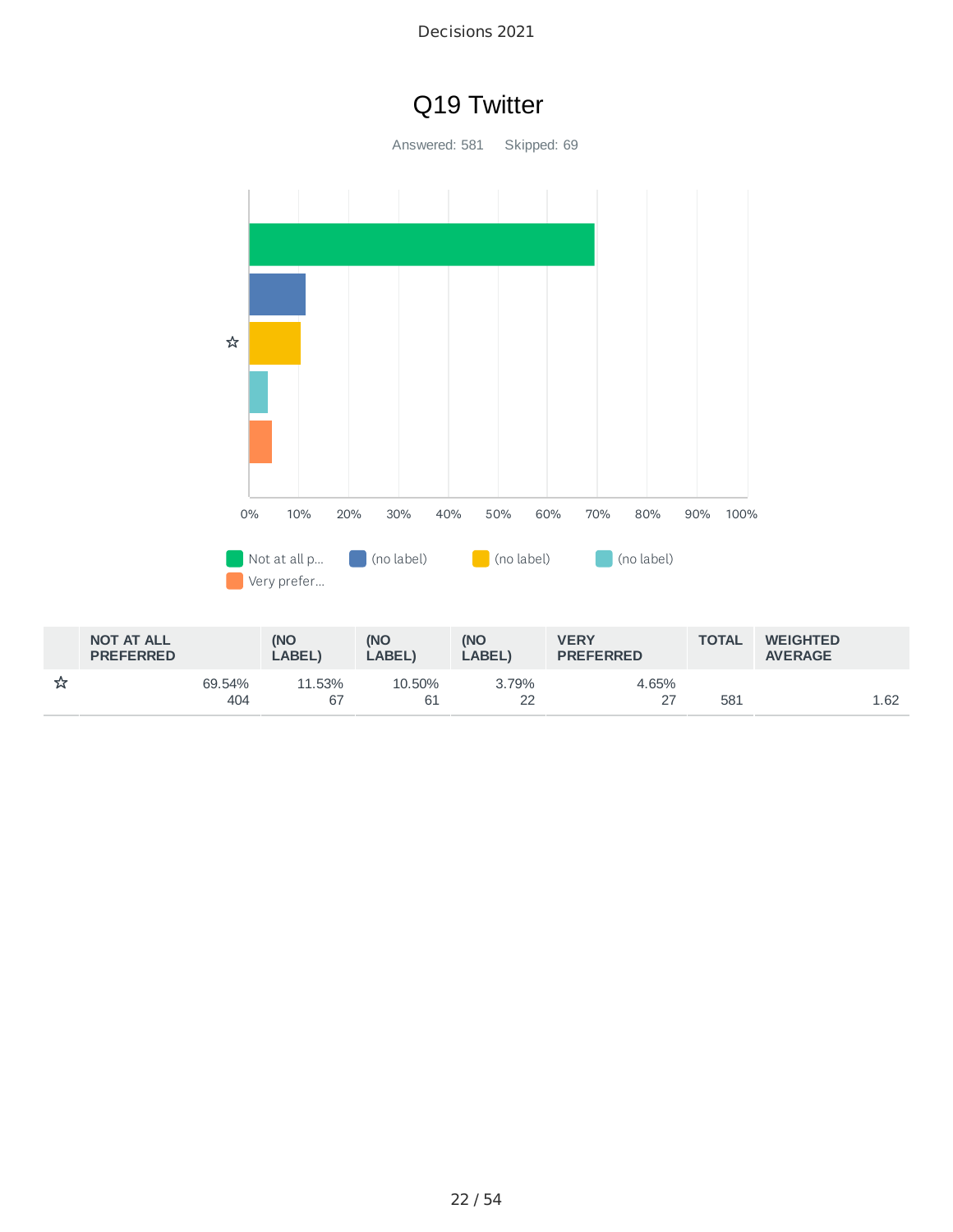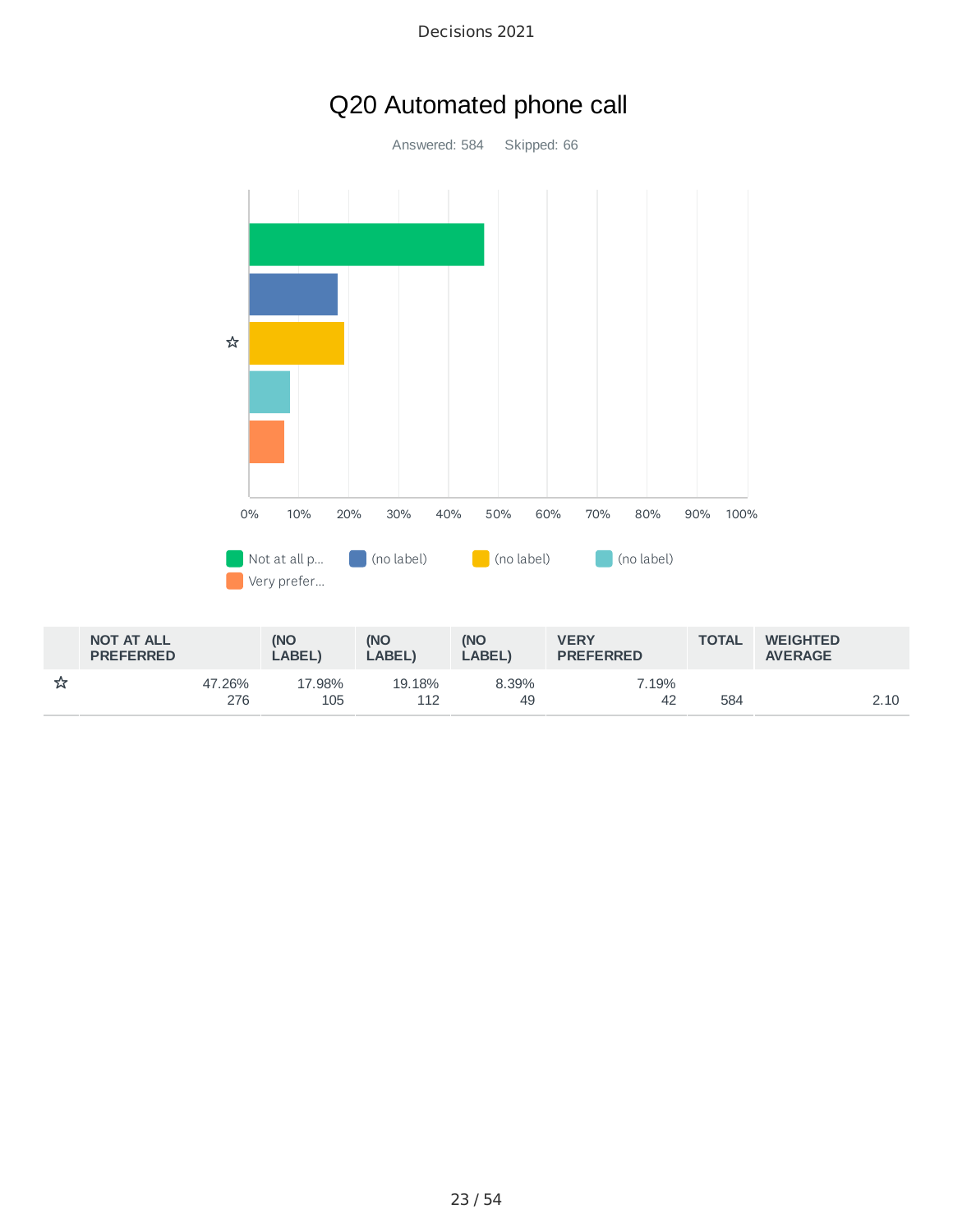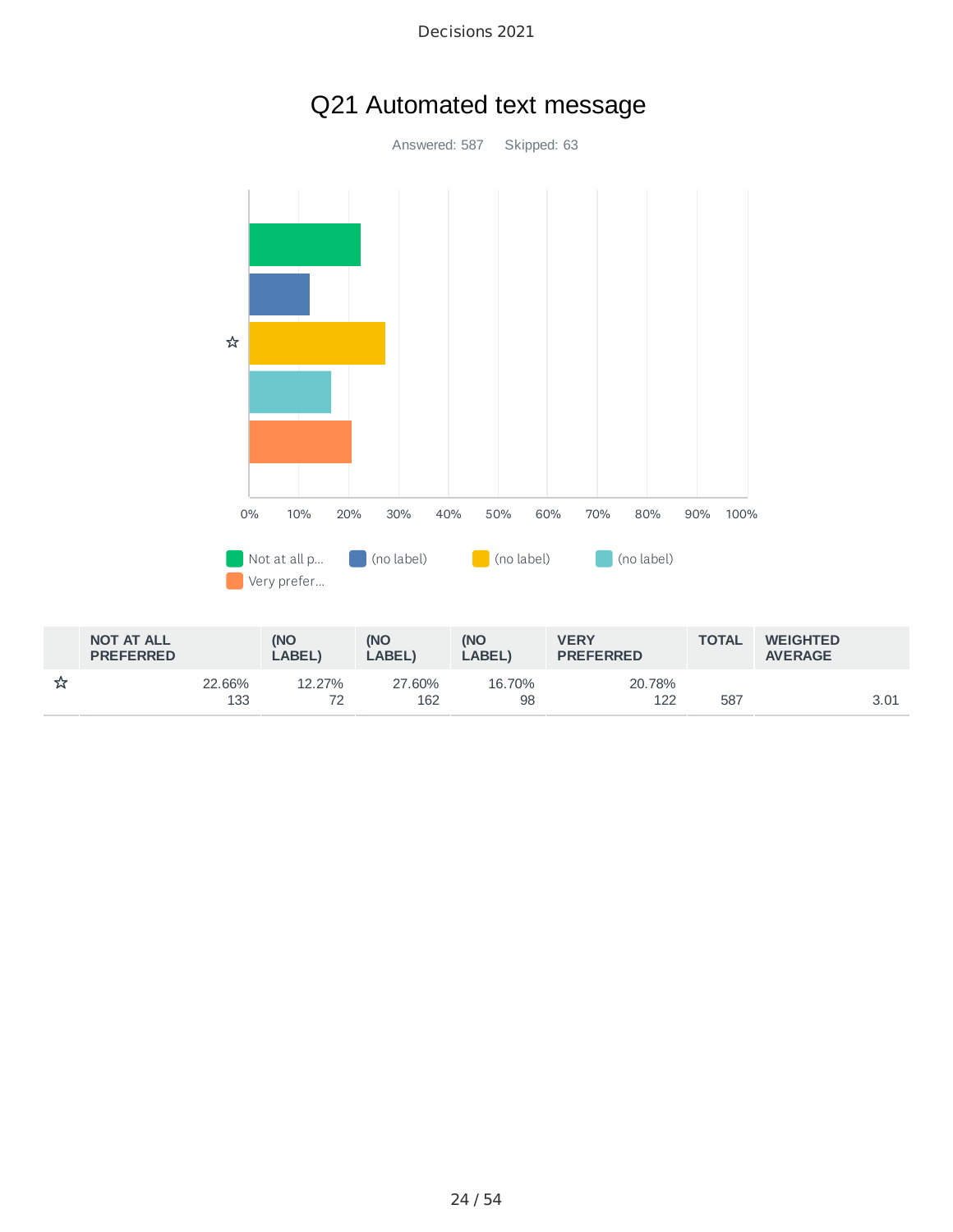# Q22 Please rate how well you feel that your voice is heard by the City when you have a concern, where one star is "not well at all" and five stars means "very well."

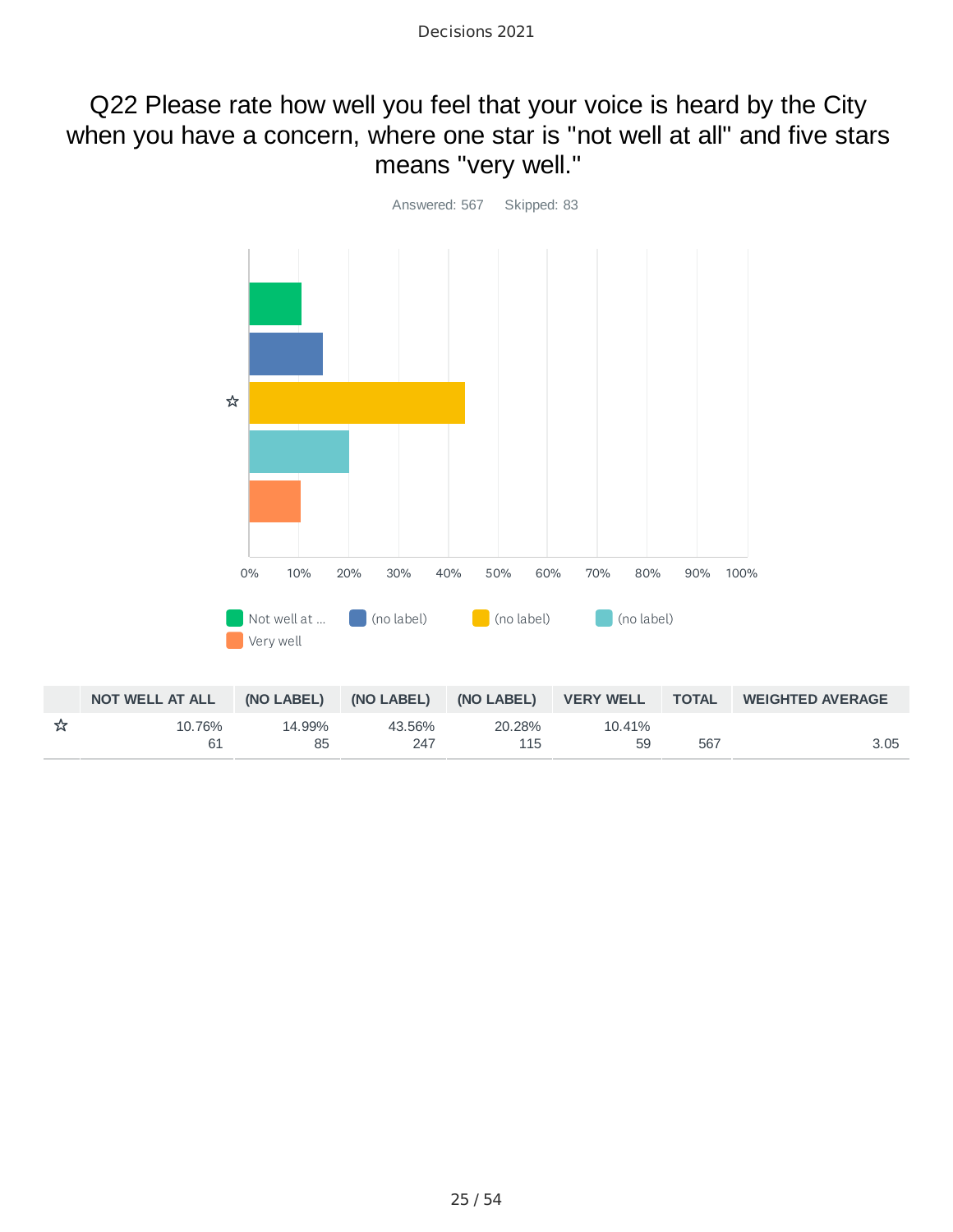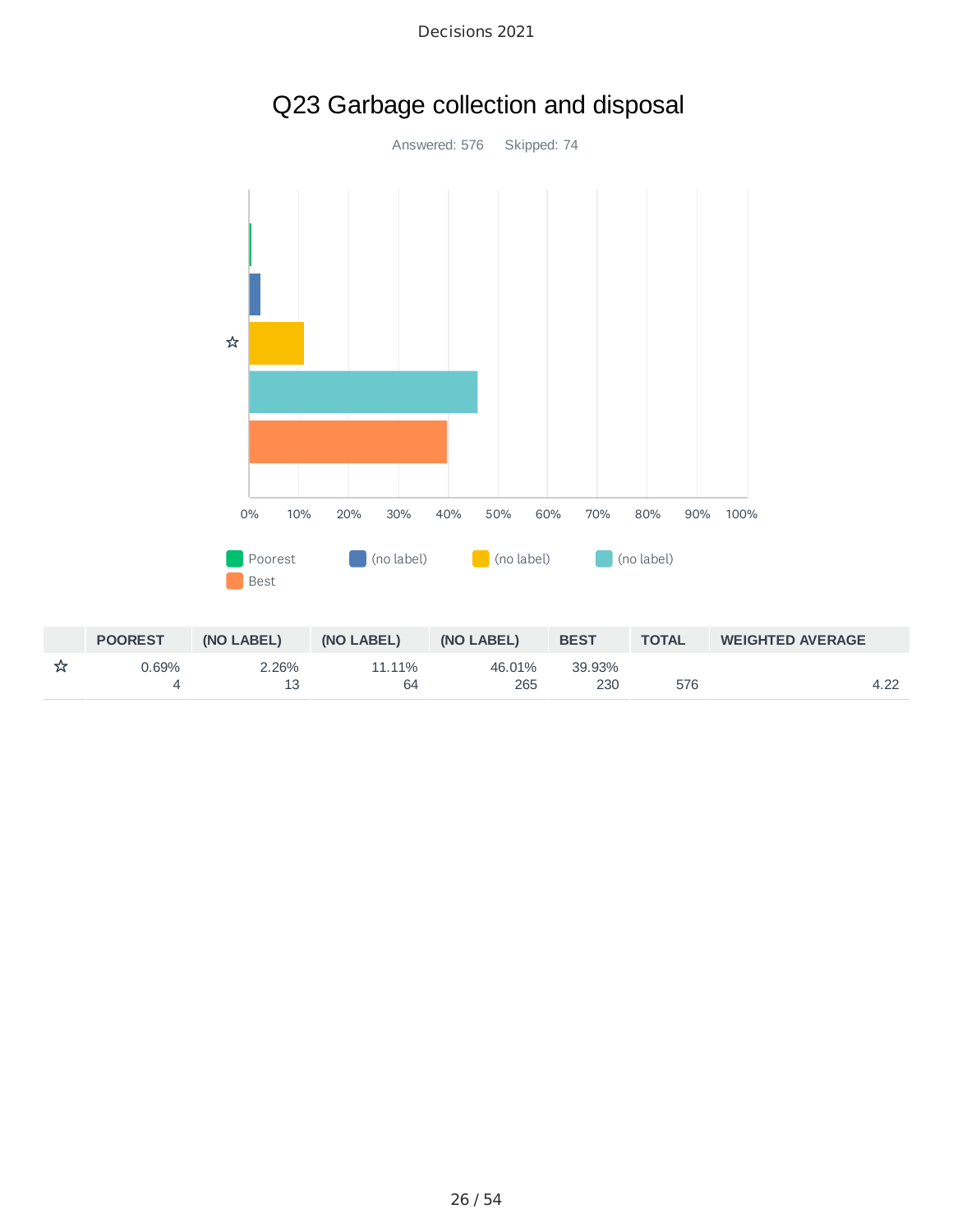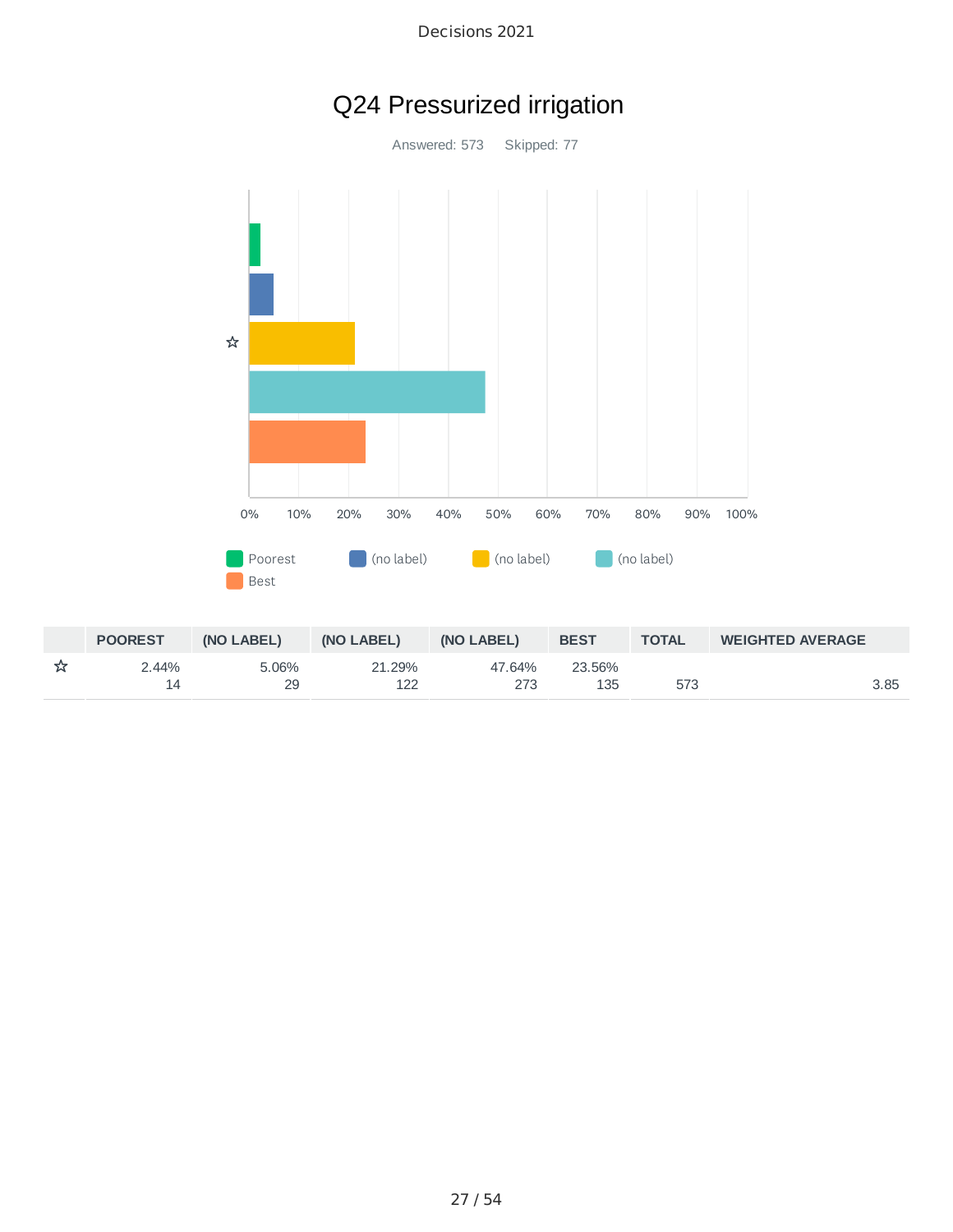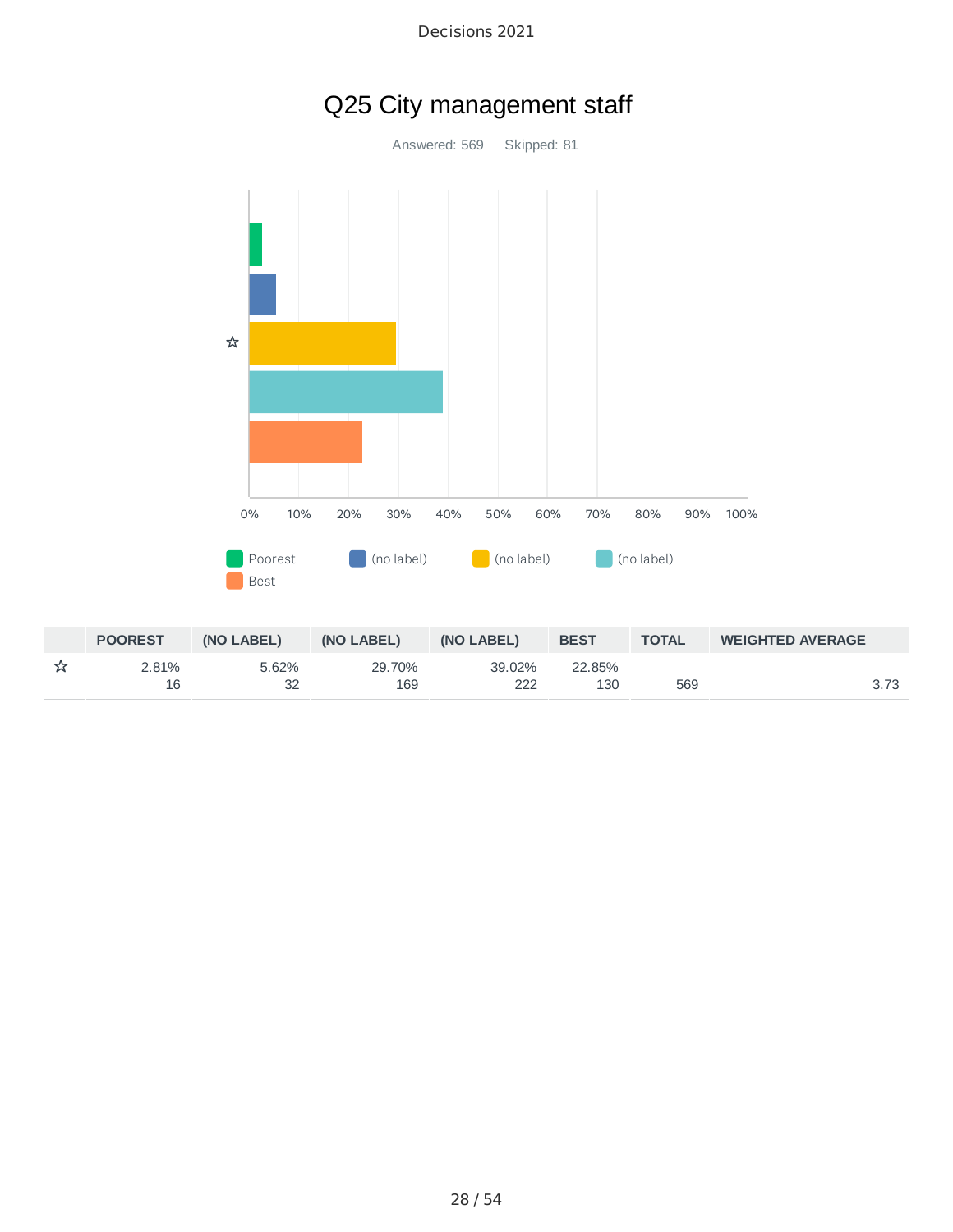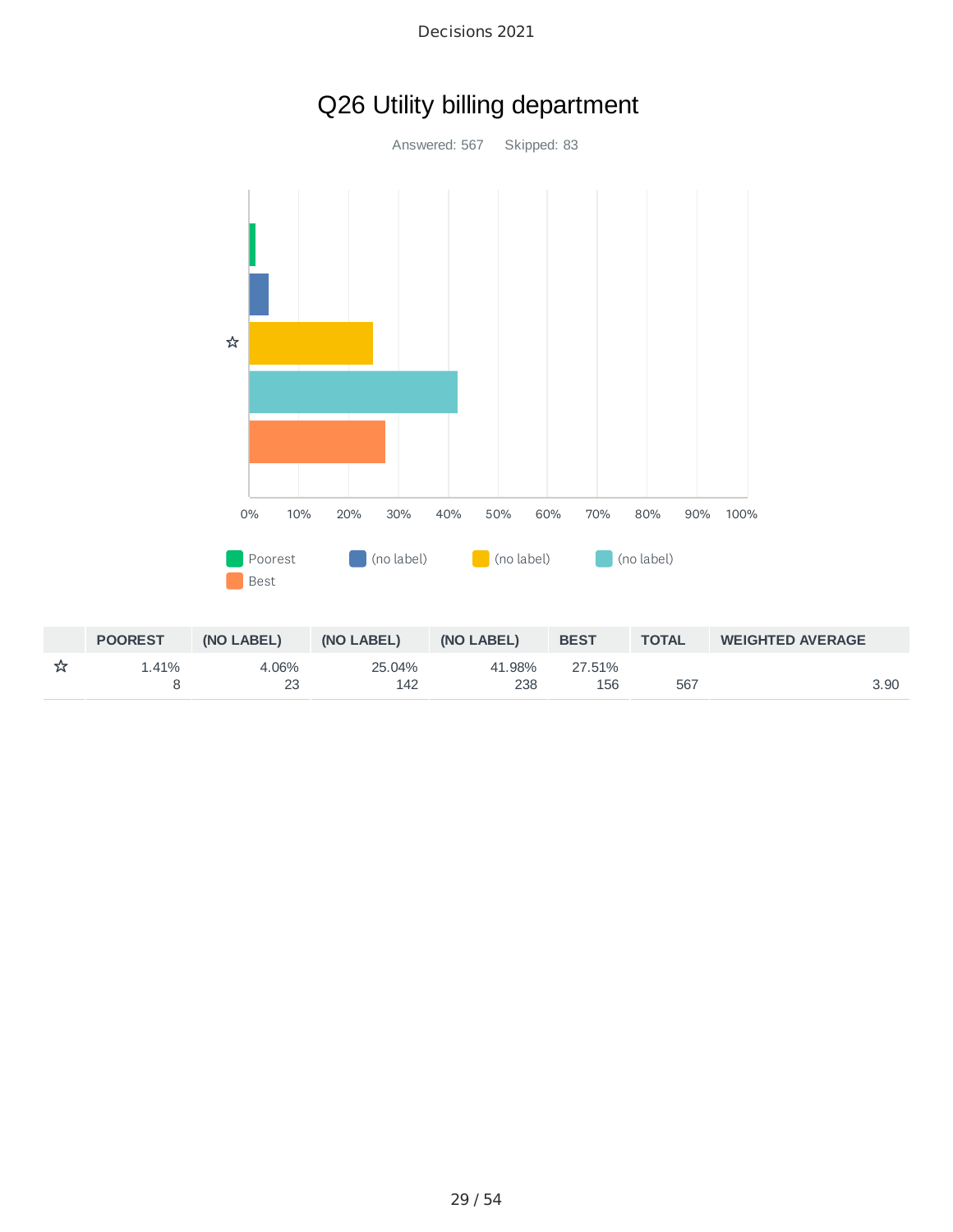

# Q27 Code and nuisance enforcement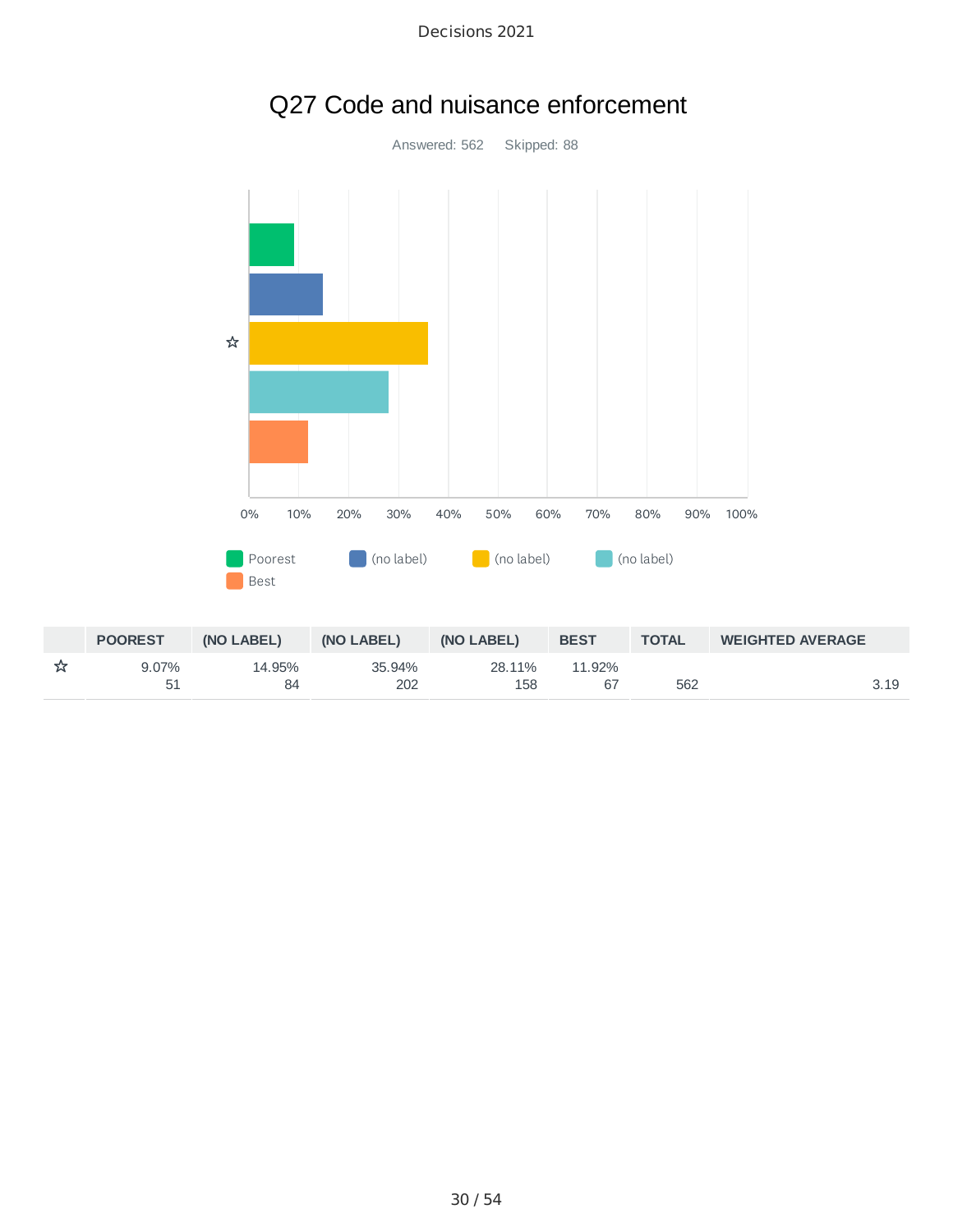

Q28 Zoning and building department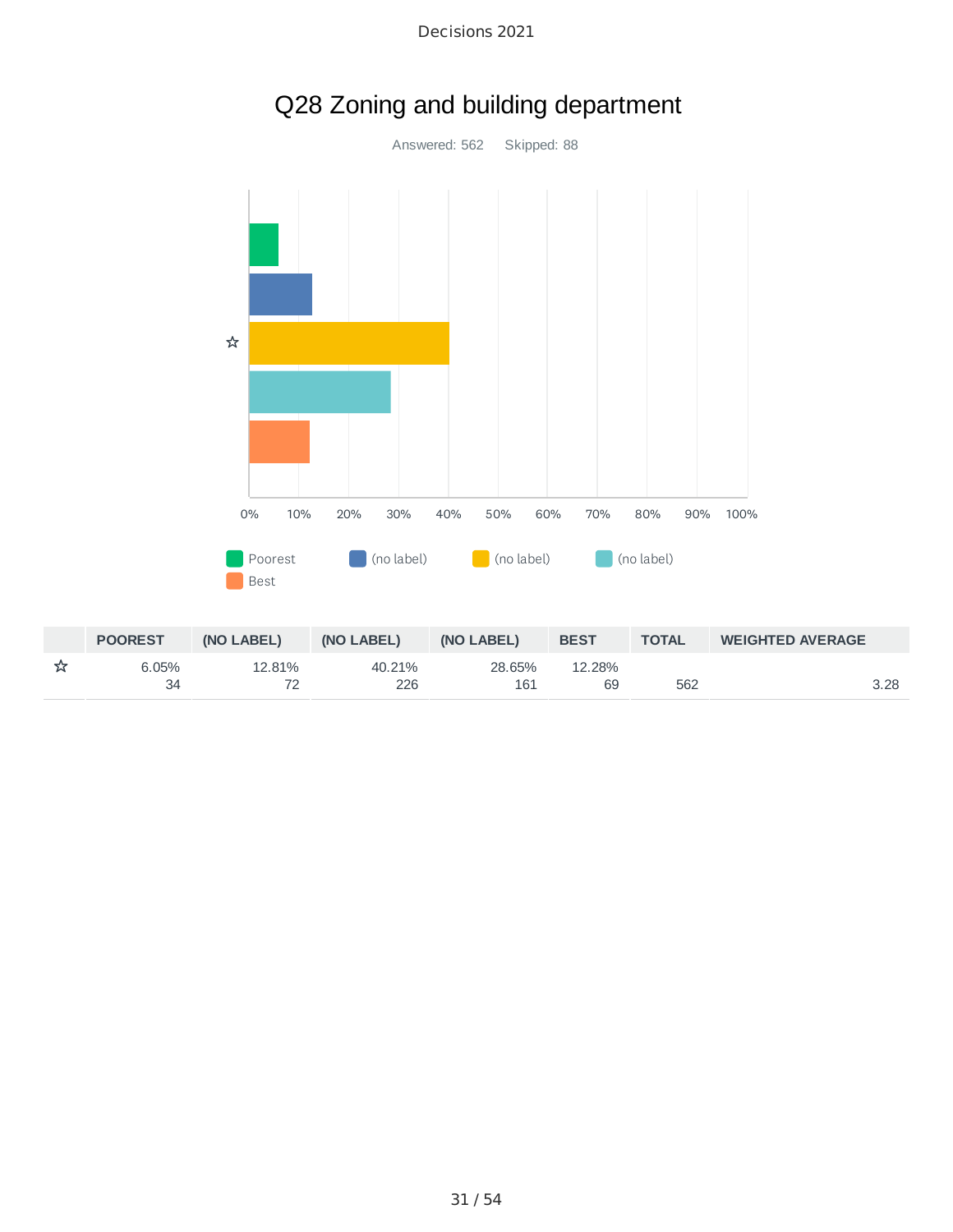

Decisions 2021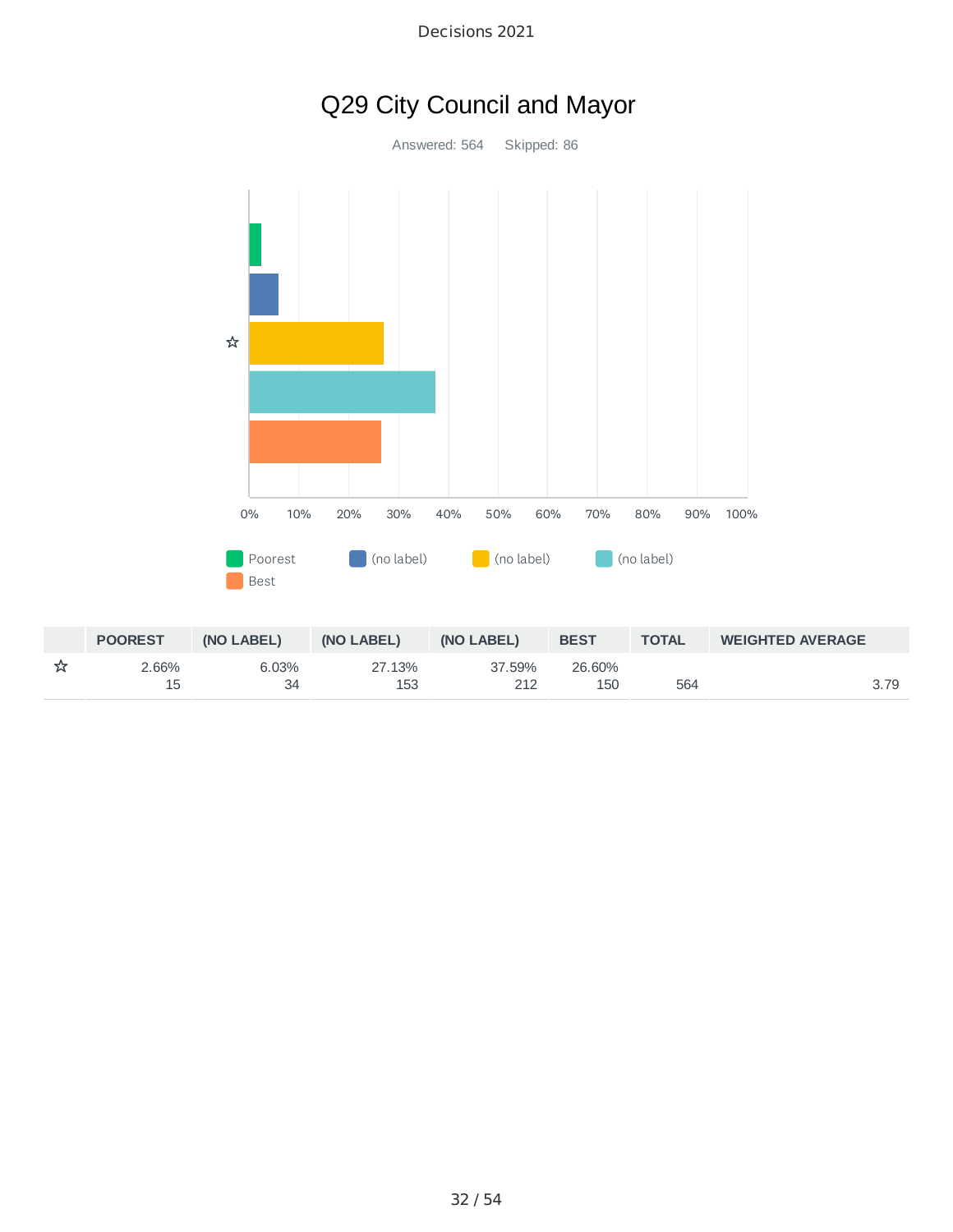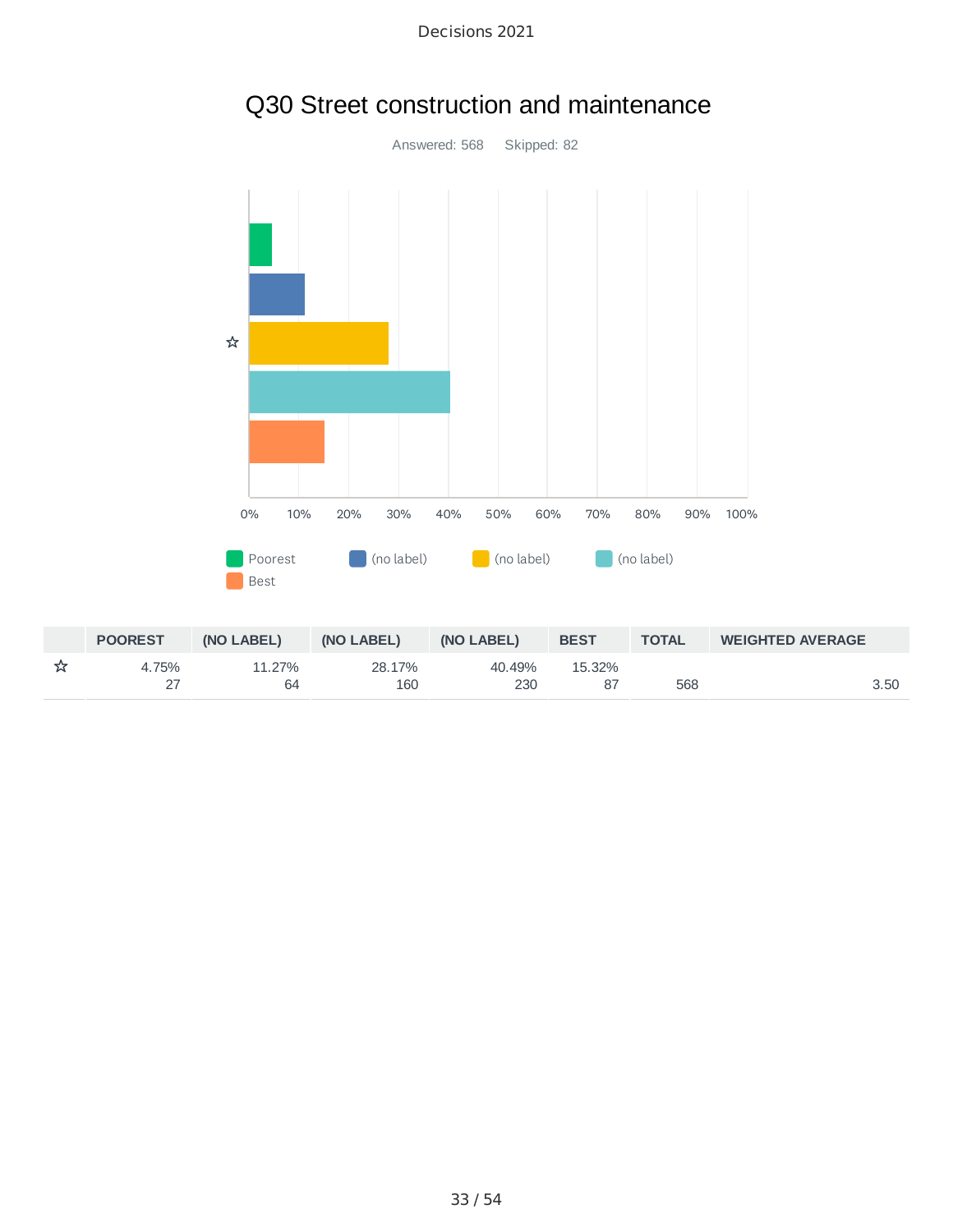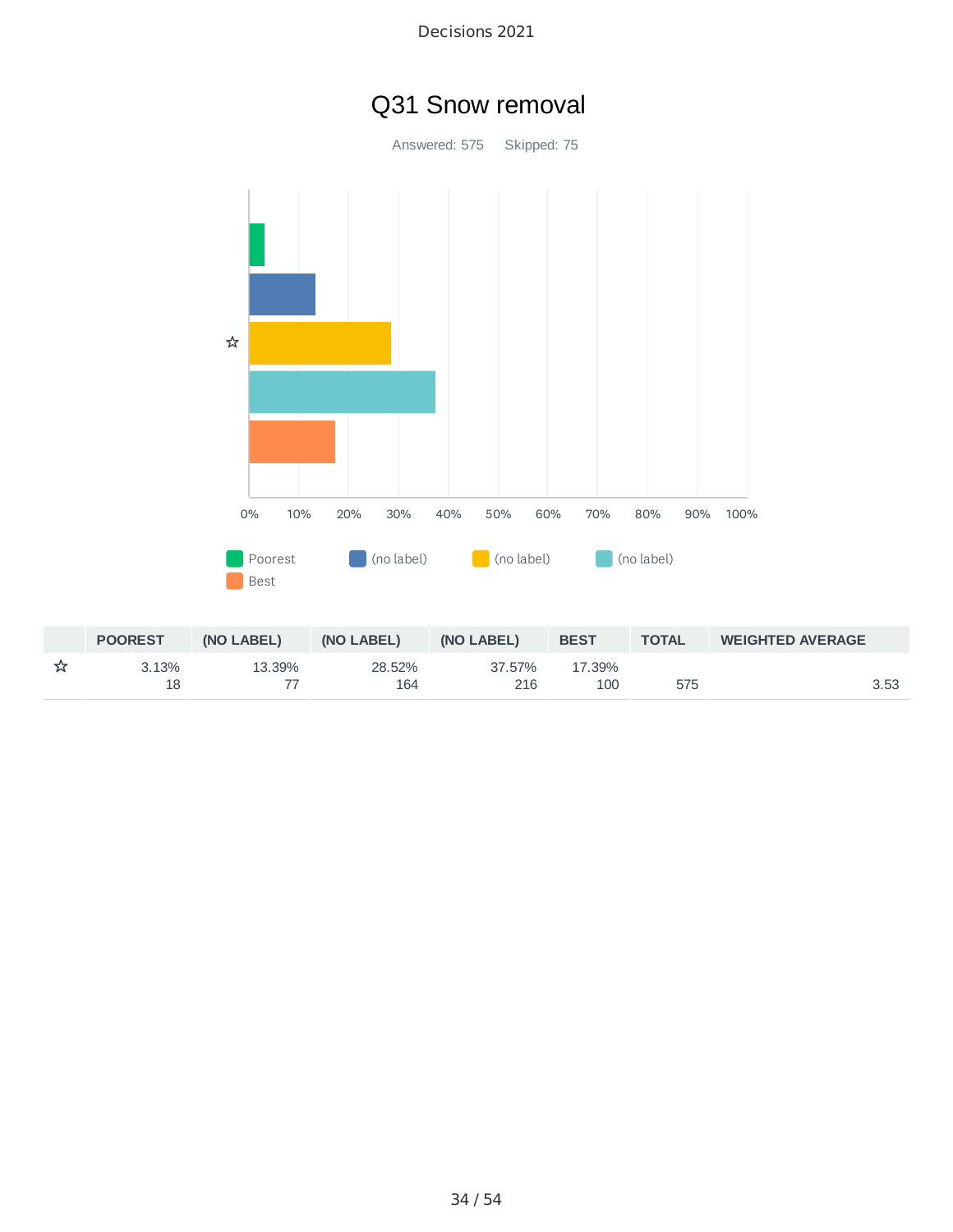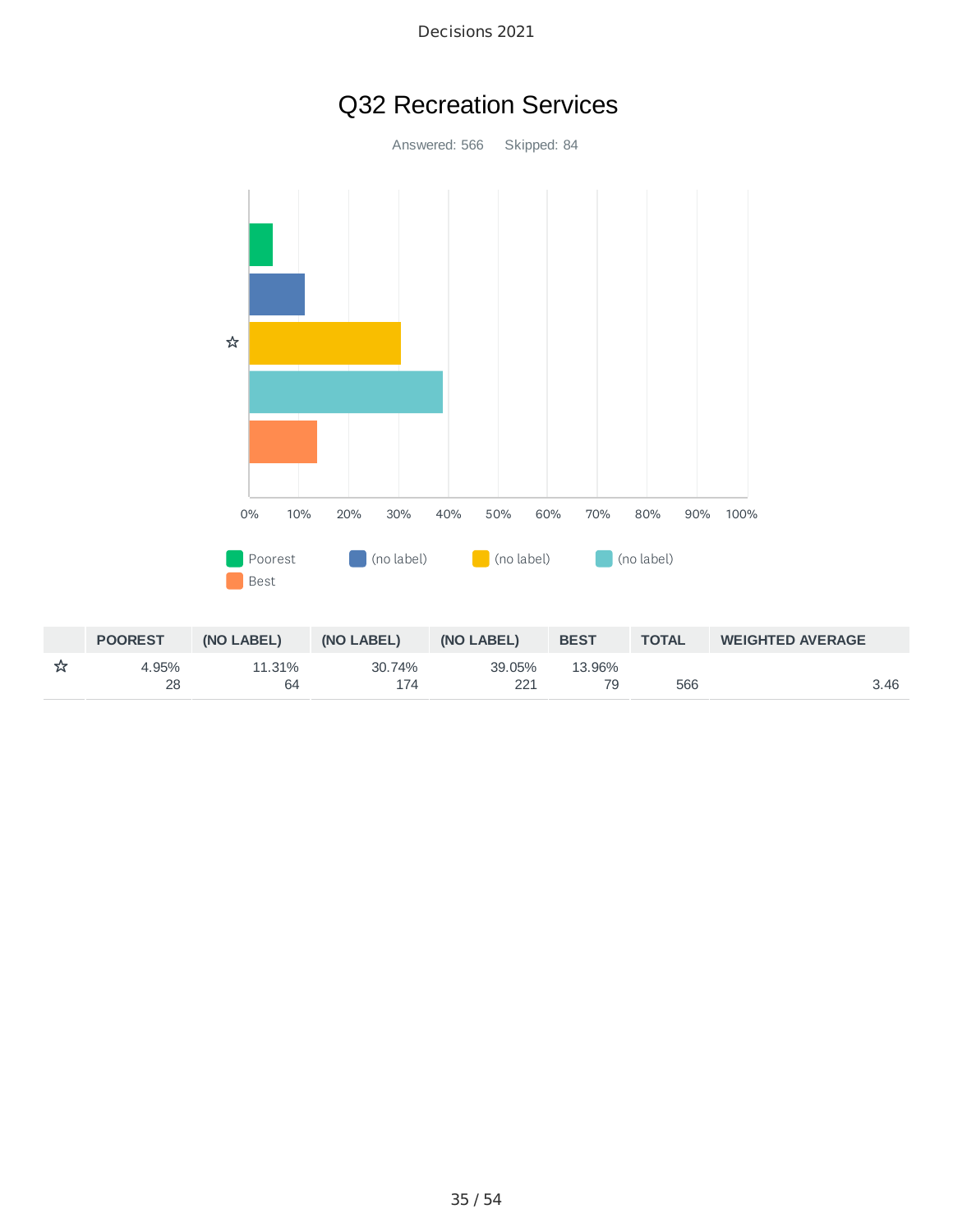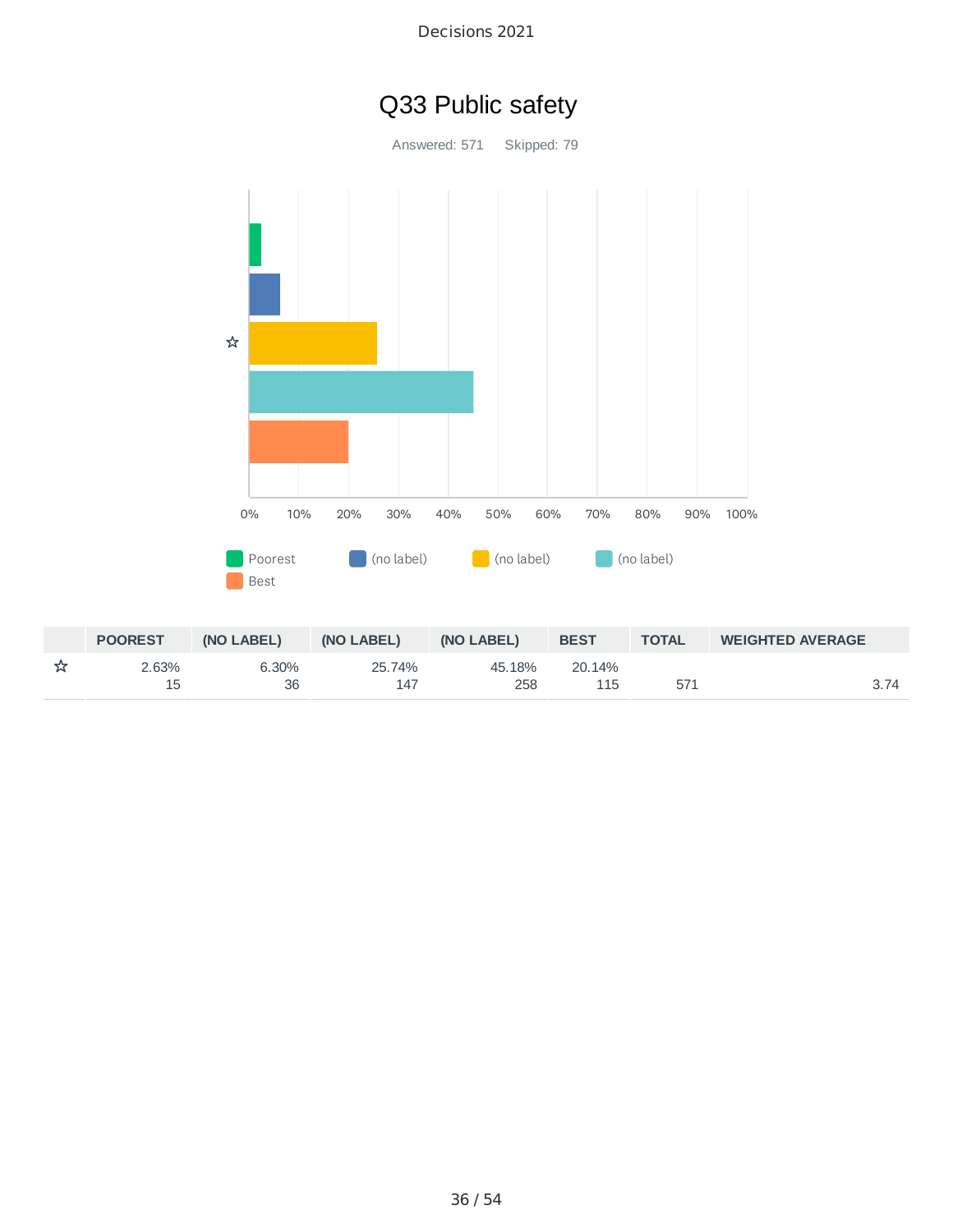### Q34 The City is in the process of redeveloping Heritage Park, what new amenities would you like to see? (check all that apply)

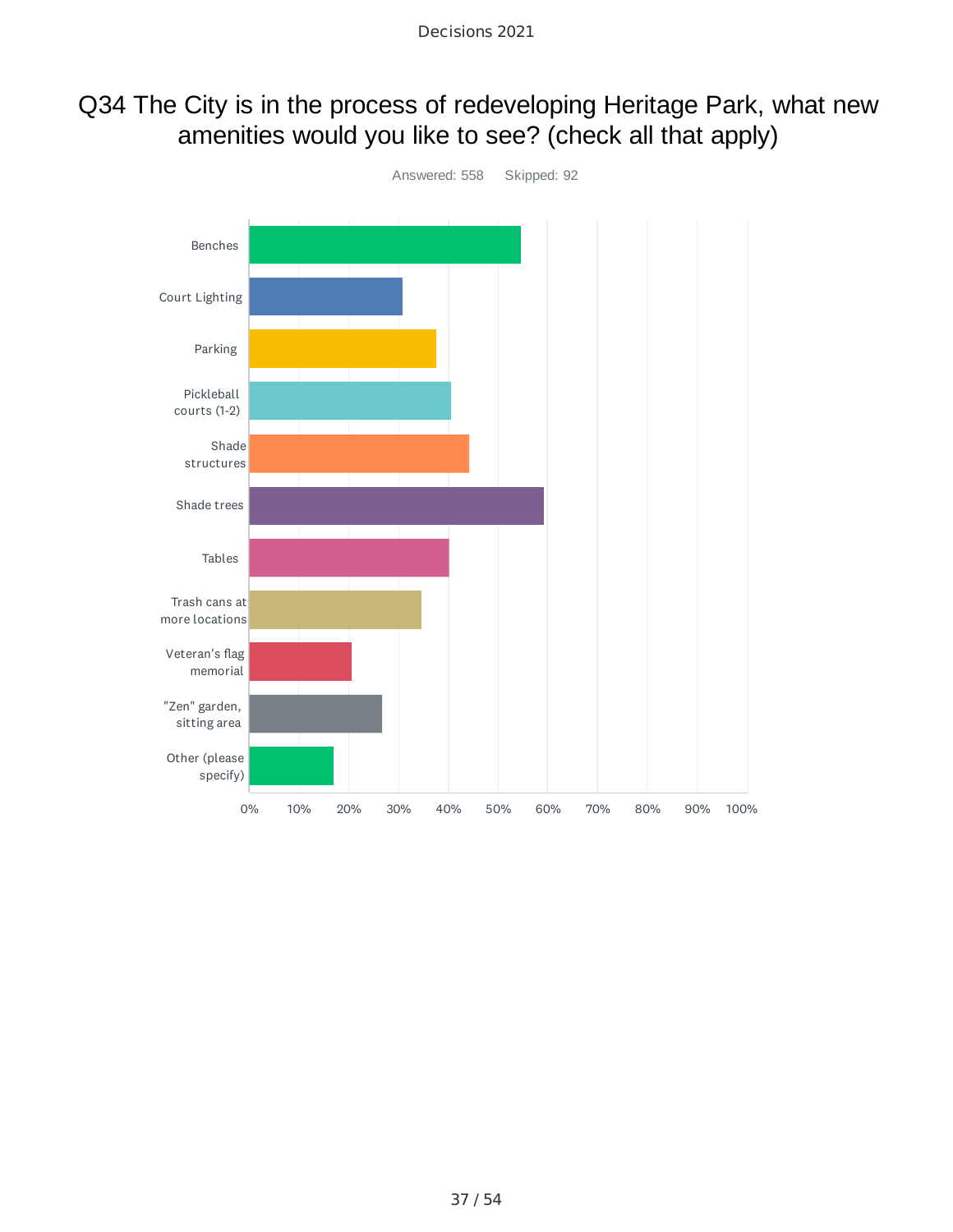| <b>ANSWER CHOICES</b>        | <b>RESPONSES</b> |     |
|------------------------------|------------------|-----|
| <b>Benches</b>               | 54.84%           | 306 |
| Court Lighting               | 31.00%           | 173 |
| Parking                      | 37.63%           | 210 |
| Pickleball courts (1-2)      | 40.68%           | 227 |
| Shade structures             | 44.44%           | 248 |
| Shade trees                  | 59.32%           | 331 |
| <b>Tables</b>                | 40.32%           | 225 |
| Trash cans at more locations | 34.77%           | 194 |
| Veteran's flag memorial      | 20.79%           | 116 |
| "Zen" garden, sitting area   | 26.88%           | 150 |
| Other (please specify)       | 17.03%           | 95  |
| Total Respondents: 558       |                  |     |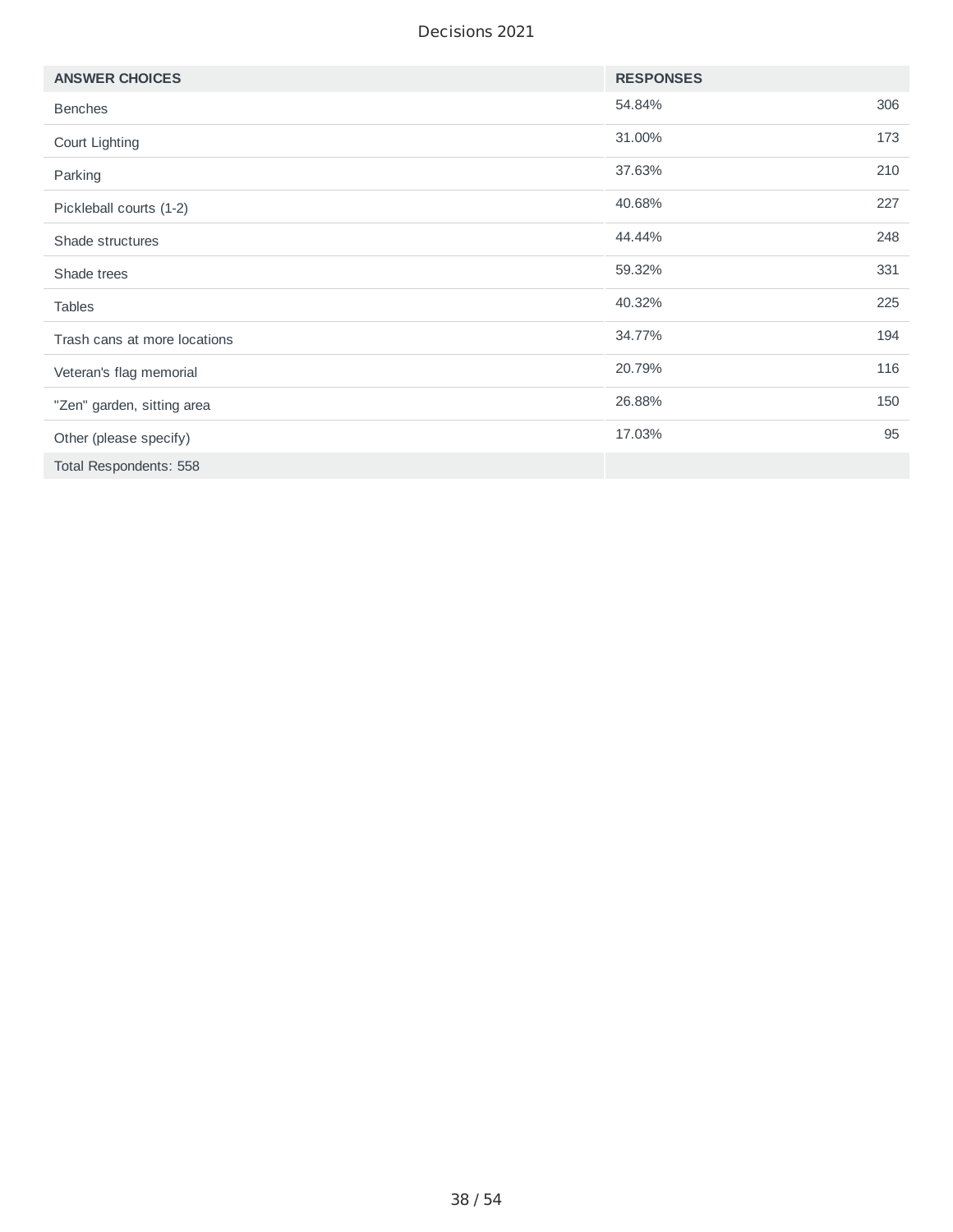# Q35 Are there any other aspects of Cedar Hills you would like to see improved or expanded in the future?

Answered: 263 Skipped: 387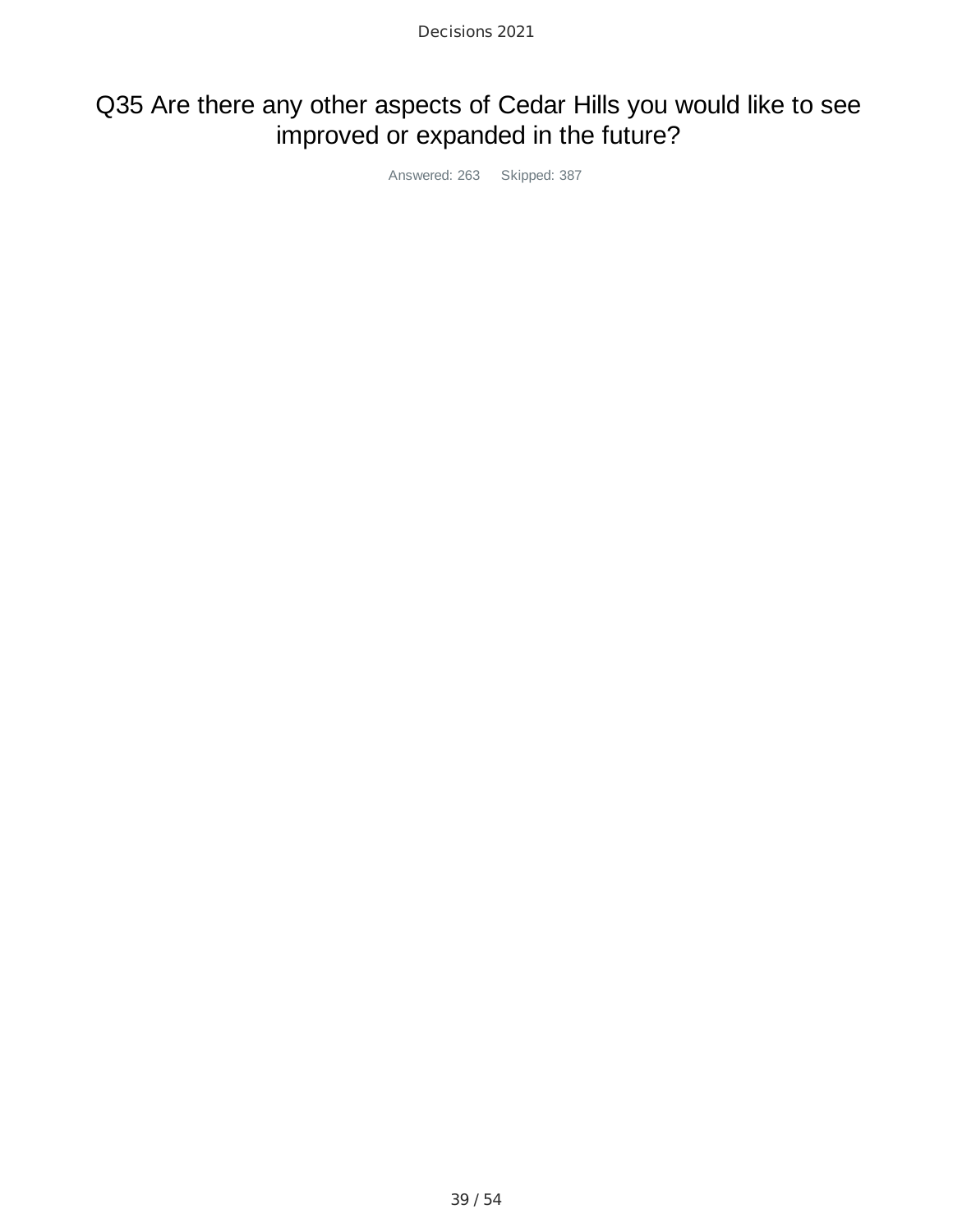Q36 Would you support the development of a dog park based on the following assumptions (approximately 1/2 acre park):-A construction cost of \$250,000 - \$400,000-Annual personnel, operations, and maintenance costs of \$50,000-Annual property tax increase of \$25 to cover added costs



| <b>ANSWER CHOICES</b> | <b>RESPONSES</b> |
|-----------------------|------------------|
| Yes                   | 16.11%<br>91     |
| <b>No</b>             | 74.51%<br>421    |
| Unsure                | 9.38%<br>53      |
| <b>TOTAL</b>          | 565              |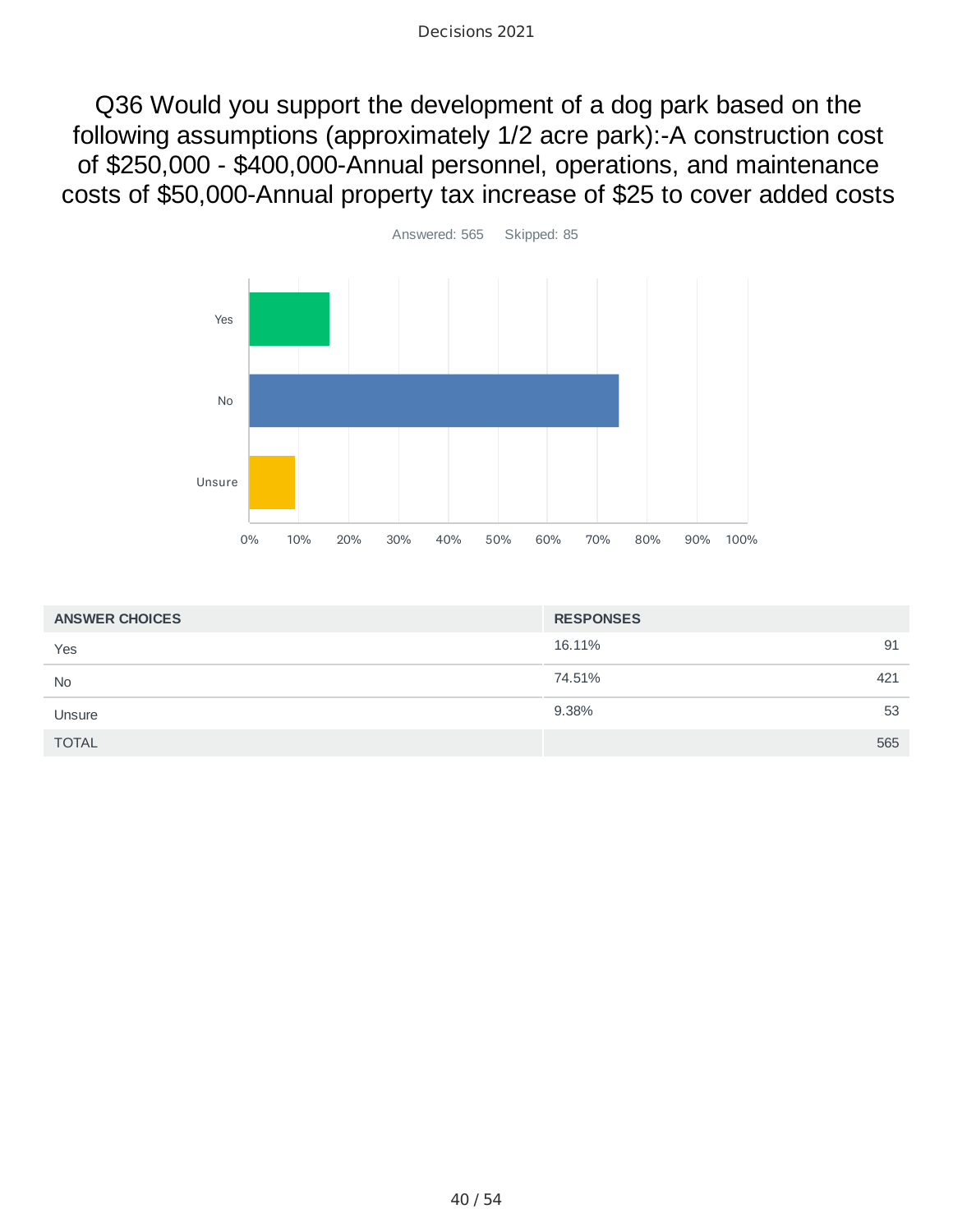# Q37 Would you support the conversion of a local park to be transitioned to a dog park?



| <b>ANSWER CHOICES</b> | <b>RESPONSES</b> |
|-----------------------|------------------|
| Yes                   | 88<br>15.55%     |
| <b>No</b>             | 398<br>70.32%    |
| Unsure                | 80<br>14.13%     |
| <b>TOTAL</b>          | 566              |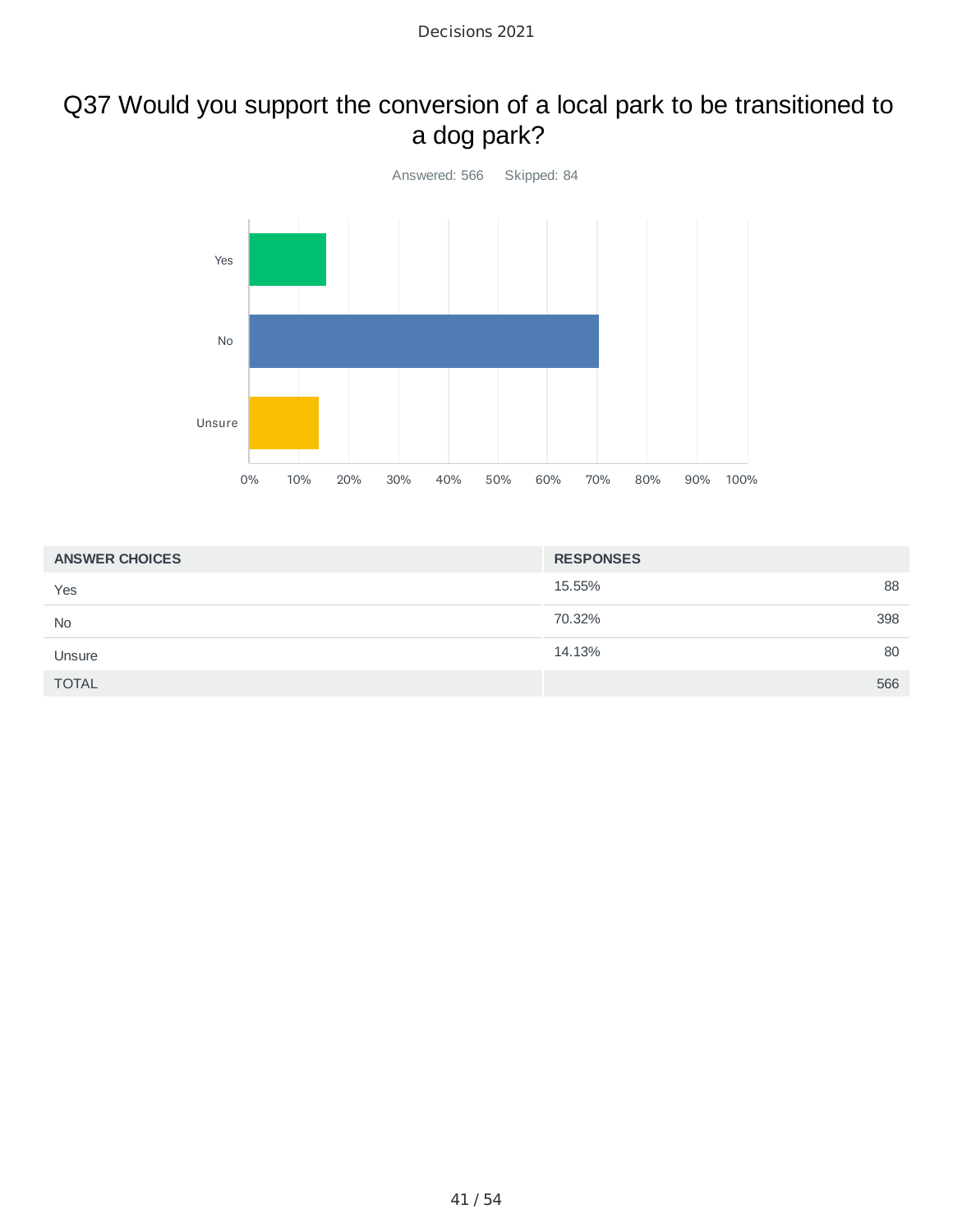# Q38 Would you support the development of a dog park in your neighborhood?



| <b>ANSWER CHOICES</b> | <b>RESPONSES</b> |
|-----------------------|------------------|
| Yes                   | 97<br>17.20%     |
| <b>No</b>             | 73.23%<br>413    |
| Undecided             | 9.57%<br>54      |
| <b>TOTAL</b>          | 564              |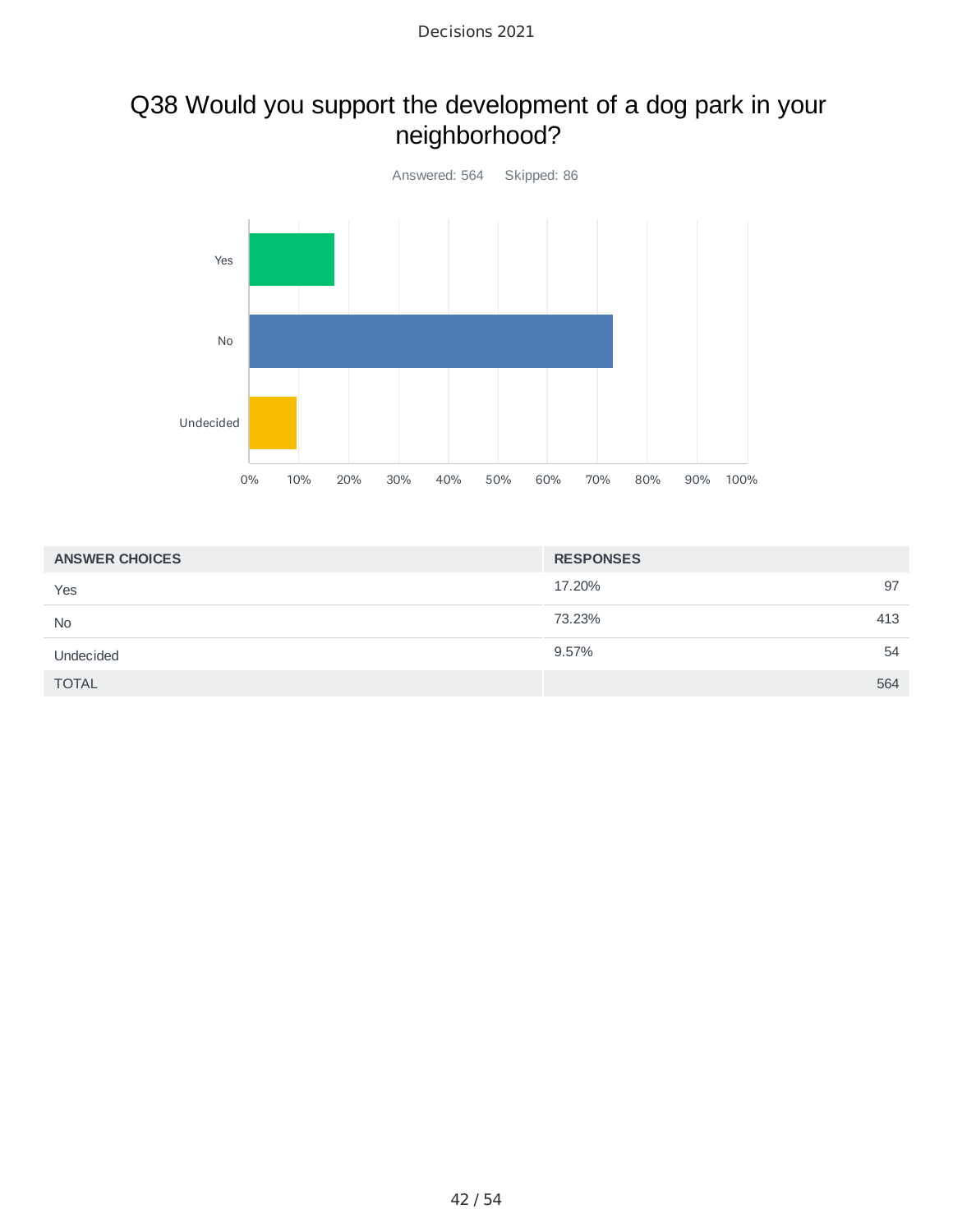Q39 Would you support the development of a library, smaller or similar in size as Highland, with the following assumptions:-A construction cost of \$2.5 - \$3 million dollars, financed with a 30 year bond-Annual personnel, operations, and maintenance costs of \$350,000-Annual property tax levy of \$150 to cover annual costs and debt service



| <b>ANSWER CHOICES</b> | <b>RESPONSES</b> |     |
|-----------------------|------------------|-----|
| Yes                   | 29.56%           | 167 |
| <b>No</b>             | 55.04%           | 311 |
| Unsure                | 15.40%           | 87  |
| <b>TOTAL</b>          |                  | 565 |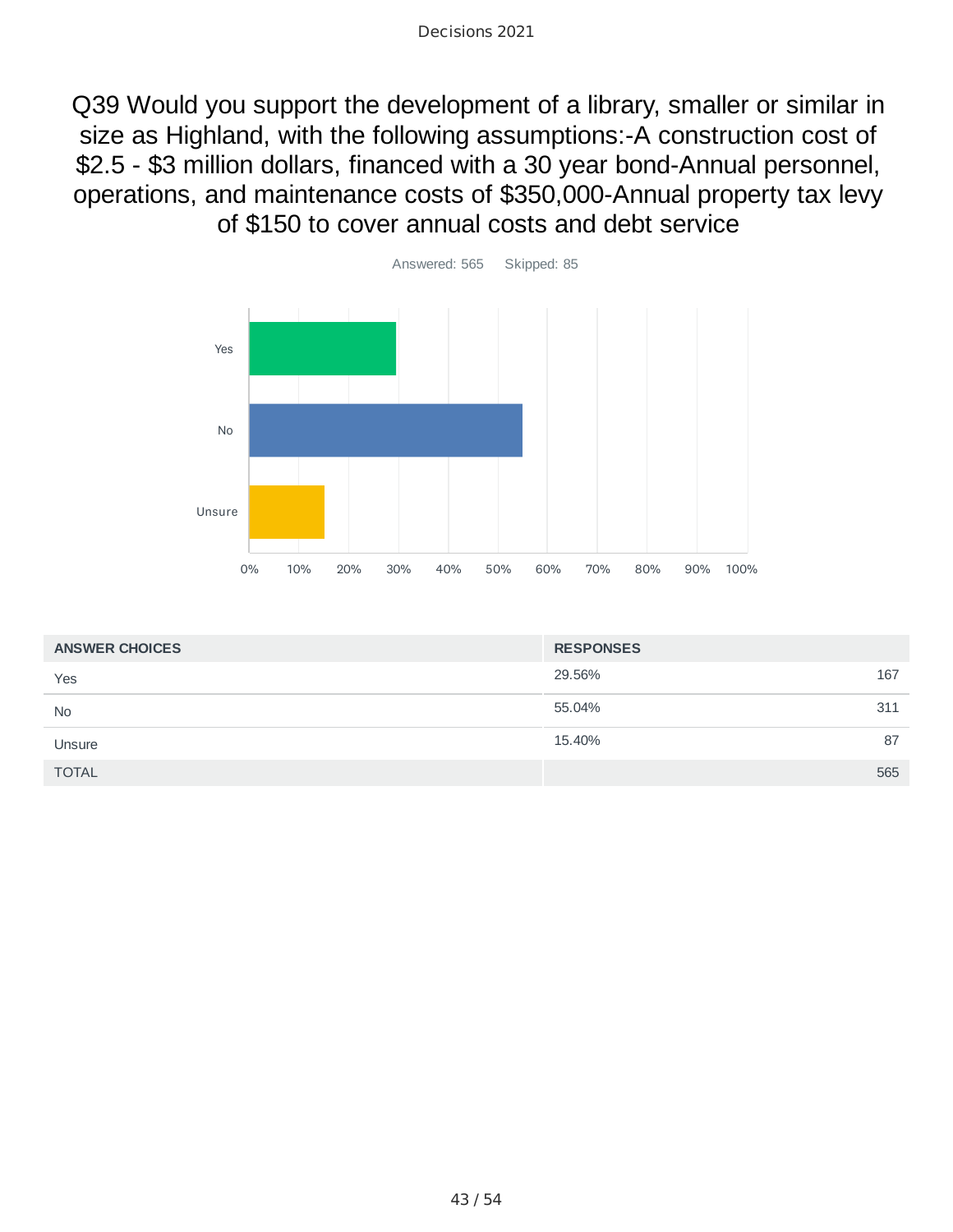Q40 Would you support the development of a skate park, similar in size to Lehi, with the following assumptions?- An estimated construction cost of \$500,000- Annual operations and maintenance cost of about \$30,000- Annual property tax levy of \$25 to cover operations and any debt



| <b>ANSWER CHOICES</b> | <b>RESPONSES</b> |
|-----------------------|------------------|
| Yes                   | 21.99%<br>124    |
| <b>No</b>             | 67.38%<br>380    |
| Unsure                | 10.64%<br>60     |
| <b>TOTAL</b>          | 564              |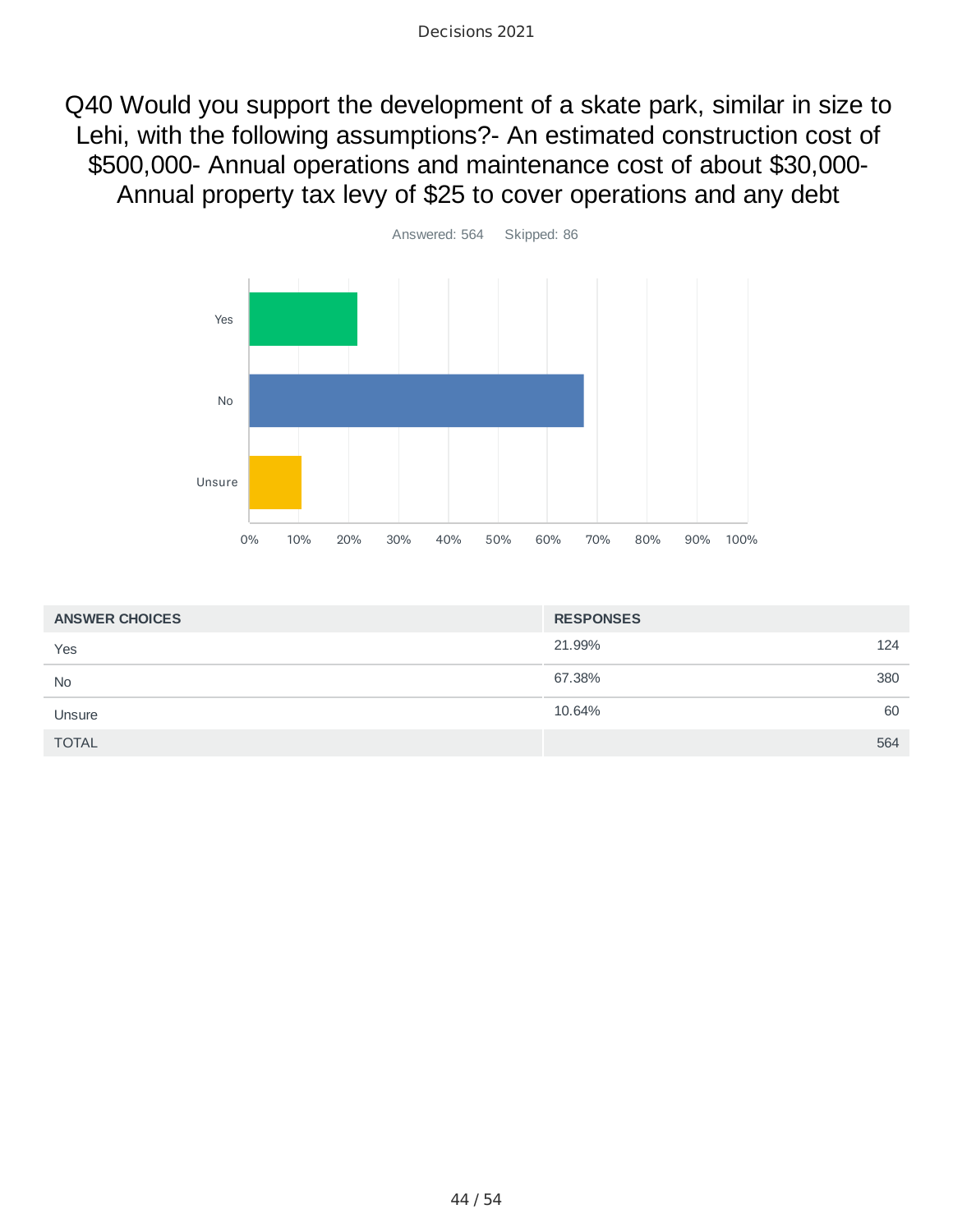Q41 Would you support the development of a cemetery, similar in size to the Lindon Cemetery, with the following assumptions:-Construction cost of around \$1,500,000, financed with a 20 year bond-Annual operations and maintenance cost of about \$100,000-Annual property tax levy of \$50 to cover debt and maintenance



| <b>ANSWER CHOICES</b> | <b>RESPONSES</b> |     |
|-----------------------|------------------|-----|
| Yes                   | 19.08%           | 108 |
| <b>No</b>             | 60.60%           | 343 |
| Unsure                | 20.32%           | 115 |
| <b>TOTAL</b>          |                  | 566 |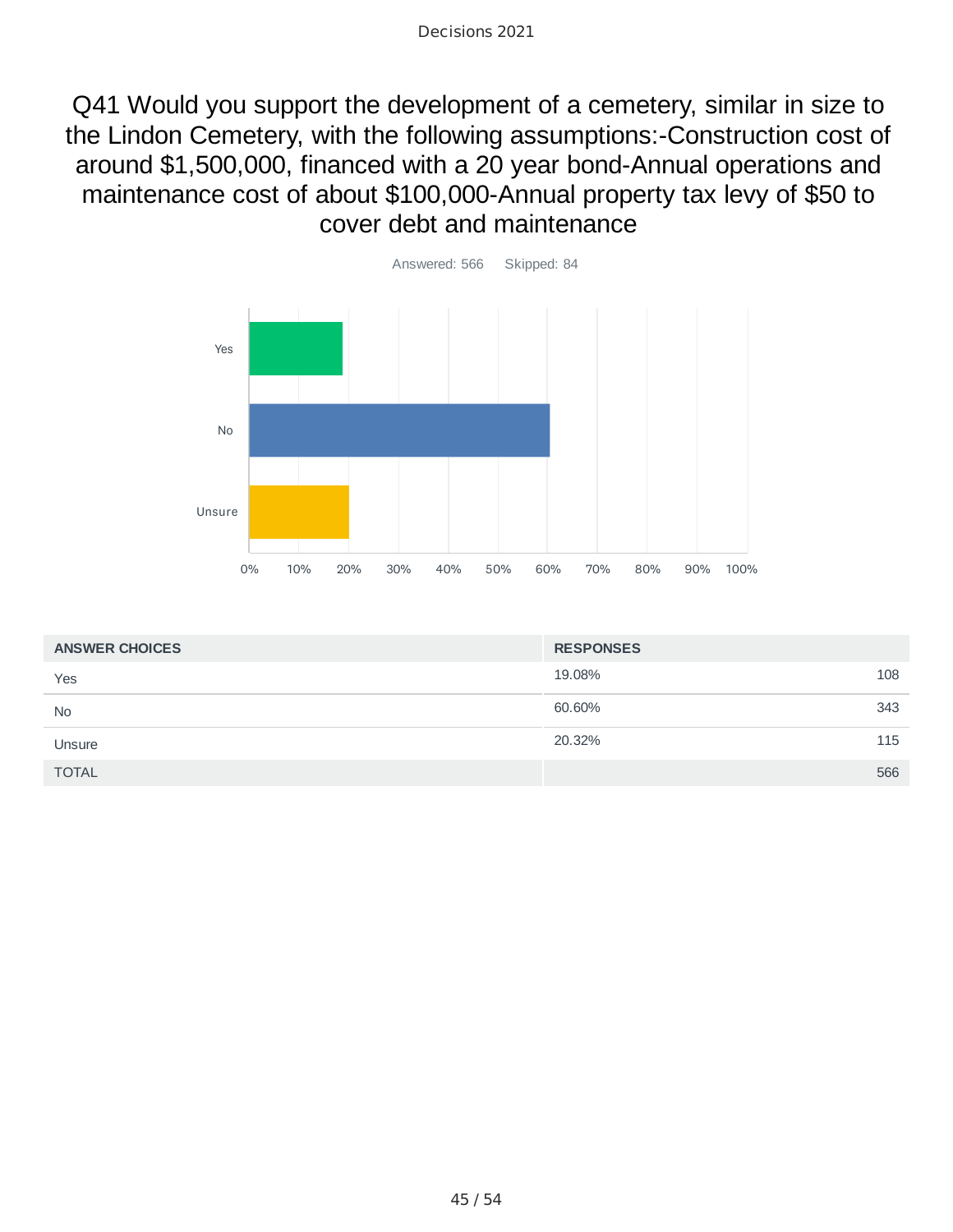# Q42 How would you rank the following projects in order of highest priority to lowest priority for the City?



|                   | $\mathbf{1}$ | $\overline{2}$ | 3      | 4      | 5      | <b>TOTAL</b> | <b>SCORE</b> |
|-------------------|--------------|----------------|--------|--------|--------|--------------|--------------|
| Cemetery          | 14.90%       | 25.31%         | 22.04% | 21.63% | 16.12% |              |              |
|                   | 73           | 124            | 108    | 106    | 79     | 490          | 3.01         |
| Dog Park          | 16.80%       | 13.11%         | 19.88% | 21.93% | 28.28% |              |              |
|                   | 82           | 64             | 97     | 107    | 138    | 488          | 2.68         |
| Library           | 37.43%       | 26.53%         | 18.61% | 11.68% | 5.74%  |              |              |
|                   | 189          | 134            | 94     | 59     | 29     | 505          | 3.78         |
| <b>Skate Park</b> | 10.91%       | 20.58%         | 23.25% | 27.98% | 17.28% |              |              |
|                   | 53           | 100            | 113    | 136    | 84     | 486          | 2.80         |
| Other priority    | 28.80%       | 15.44%         | 14.52% | 14.75% | 26.50% |              |              |
|                   | 125          | 67             | 63     | 64     | 115    | 434          | 3.05         |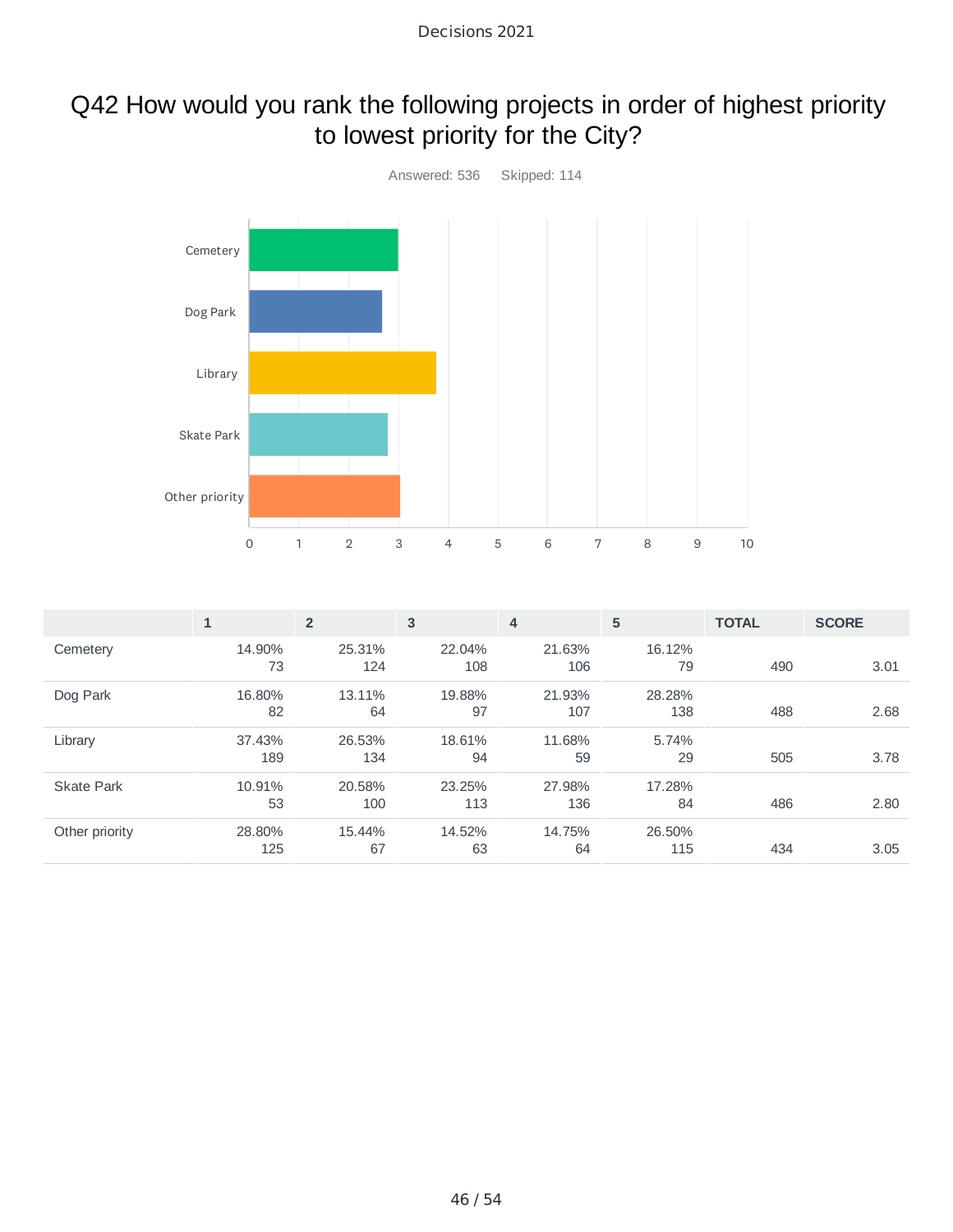



| Q43 How many years have you lived in Cedar Hills? |  |  |
|---------------------------------------------------|--|--|
|---------------------------------------------------|--|--|

| <b>ANSWER CHOICES</b> | <b>RESPONSES</b> |     |
|-----------------------|------------------|-----|
| Less than 3 years     | 11.15%           | 63  |
| 3 -7 years            | 20.71%           | 117 |
| More than 7 years     | 67.61%           | 382 |
| Prefer not to answer  | 0.53%            | 3   |
| <b>TOTAL</b>          |                  | 565 |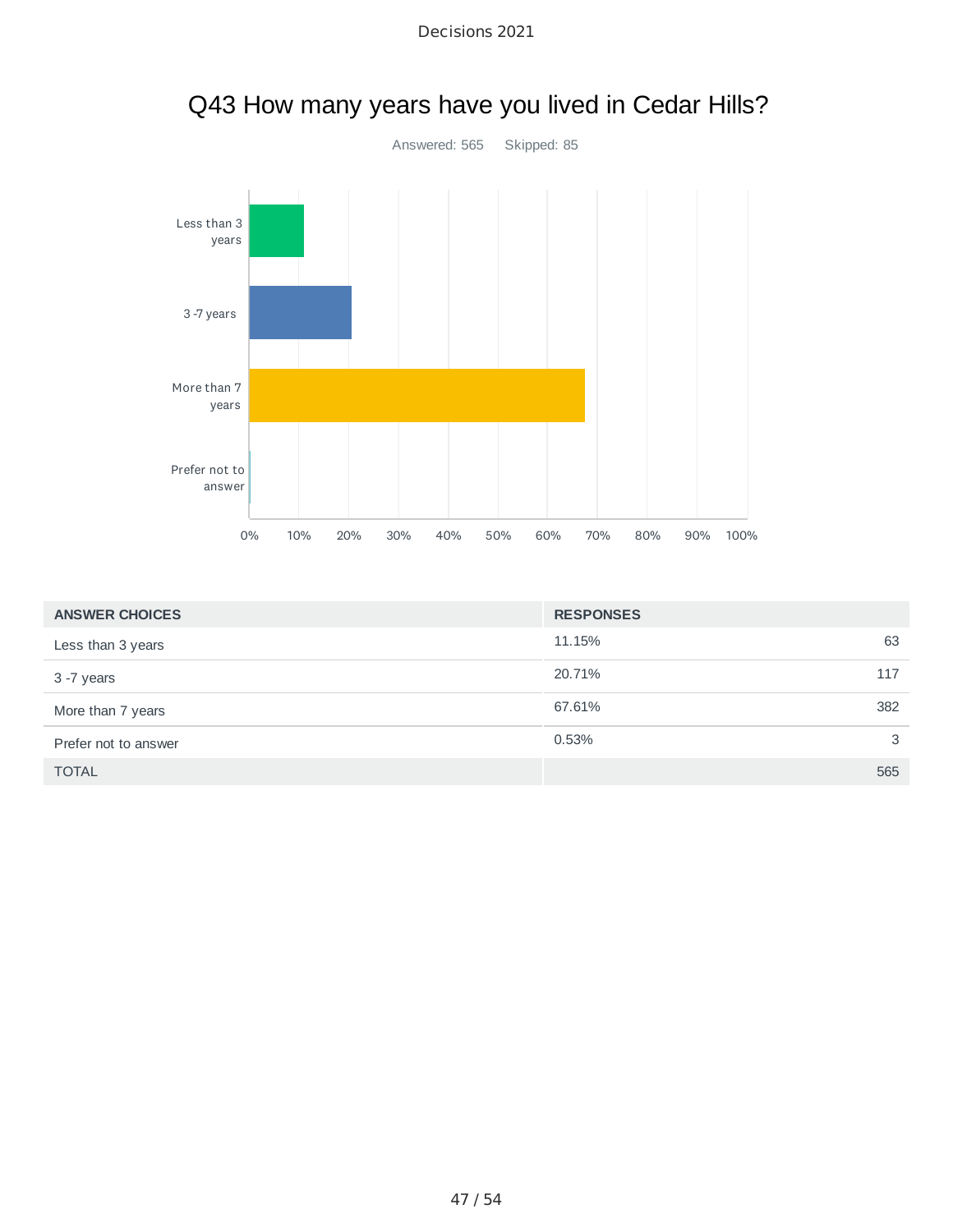

| Q44 How many years do you plan to live in Cedar Hills |  |  |
|-------------------------------------------------------|--|--|
|-------------------------------------------------------|--|--|

| <b>ANSWER CHOICES</b> | <b>RESPONSES</b> |    |
|-----------------------|------------------|----|
| Less than 3 years     | 1.59%            | 9  |
| 3 - 7 years           | 10.27%           | 58 |
| More than 7 years     | 84.42%<br>477    |    |
| Prefer not to answer  | 3.72%            | 21 |
| <b>TOTAL</b>          | 565              |    |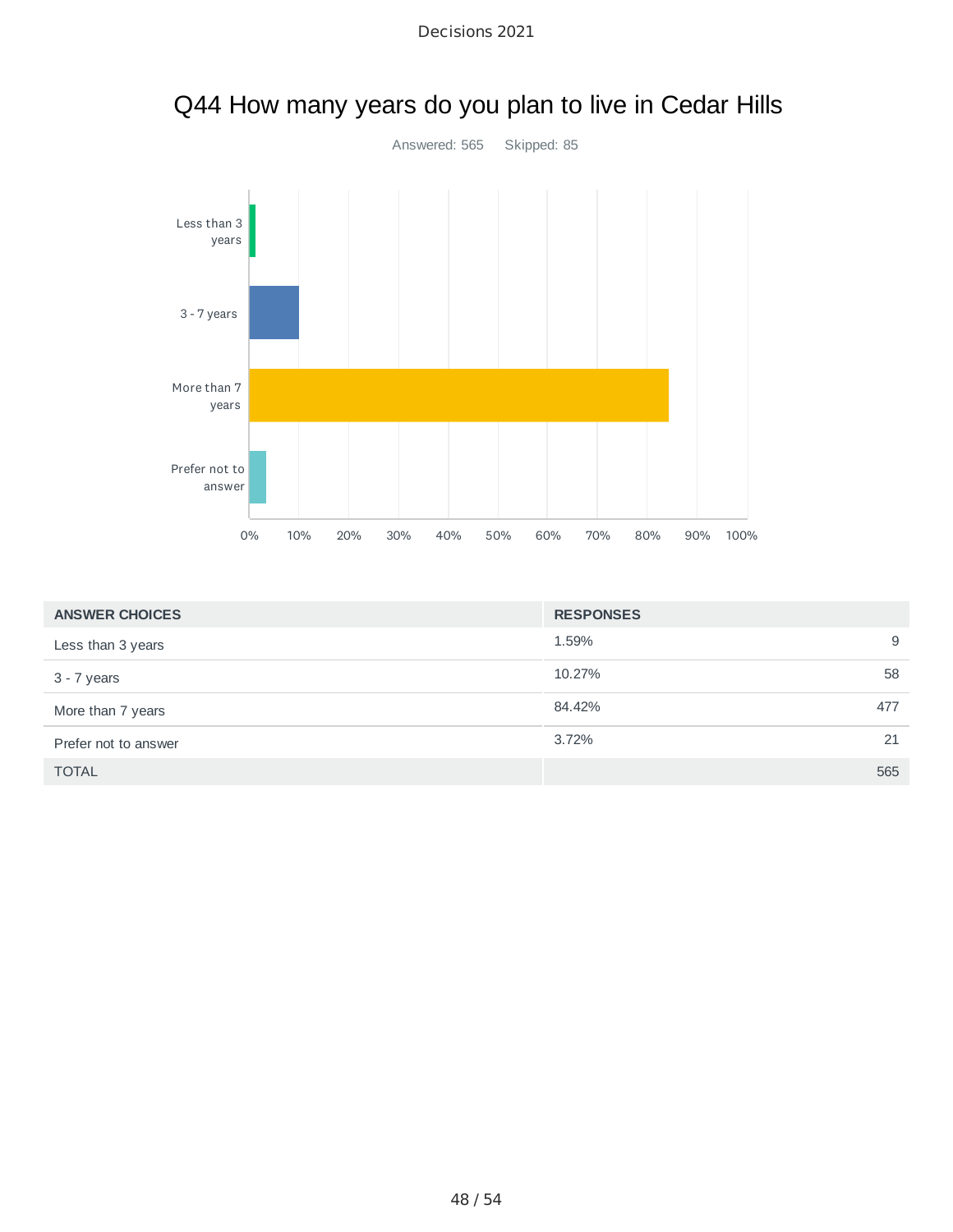

| Decisions 2021 |  |
|----------------|--|
|                |  |

| <b>ANSWER CHOICES</b> | <b>RESPONSES</b> |
|-----------------------|------------------|
| Rent                  | 2.83%<br>16      |
| Own                   | 96.11%<br>543    |
| Other                 | 0.18%            |
| Prefer not to answer  | 0.88%<br>5       |
| <b>TOTAL</b>          | 565              |

# Q45 Do you rent or own your home?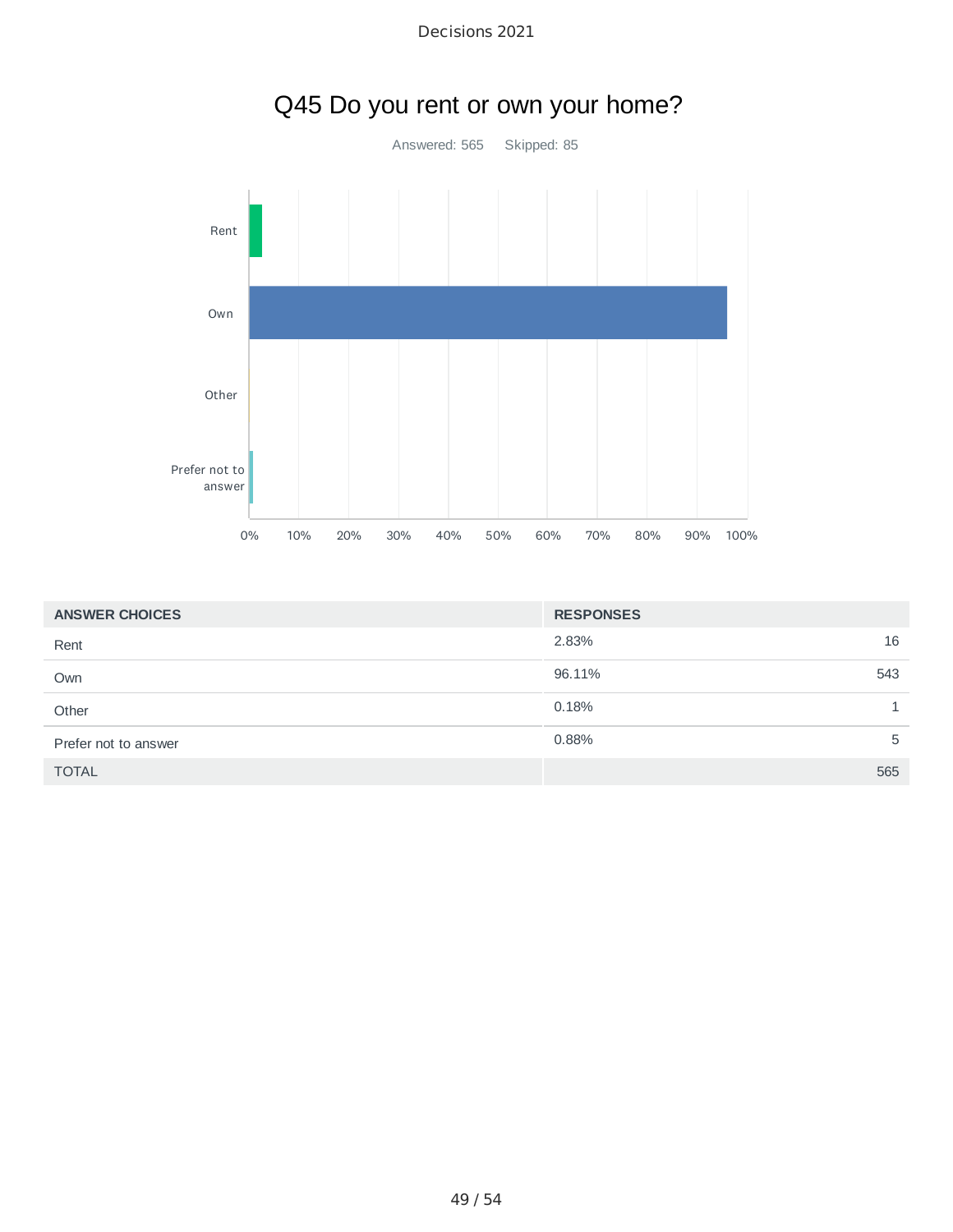



| <b>ANSWER CHOICES</b> | <b>RESPONSES</b> |
|-----------------------|------------------|
| Yes                   | 68<br>12.04%     |
| <b>No</b>             | 87.08%<br>492    |
| Don't know            | 0.88%<br>5       |
| <b>TOTAL</b>          | 565              |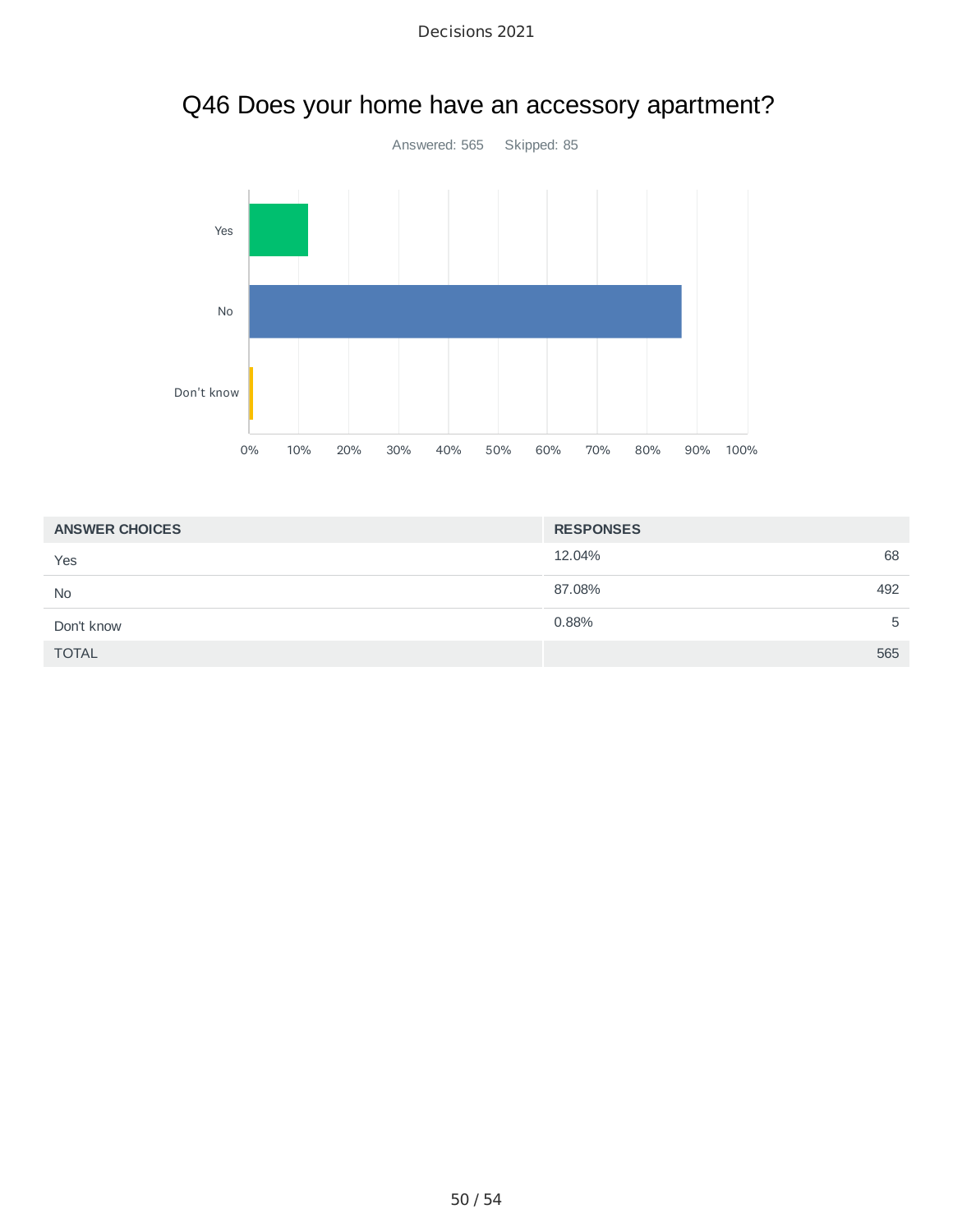

# Q47 Including yourself, how many people reside in your home?

| <b>ANSWER CHOICES</b> | <b>RESPONSES</b> |     |
|-----------------------|------------------|-----|
| One                   | 2.65%            | 15  |
| Two                   | 16.43%           | 93  |
| Three                 | 16.96%           | 96  |
| Four                  | 17.49%           | 99  |
| Five                  | 20.67%<br>117    |     |
| <b>Six</b>            | 12.01%           | 68  |
| Seven or more         | 12.37%           | 70  |
| Prefer not to answer  | 1.41%            | 8   |
| <b>TOTAL</b>          |                  | 566 |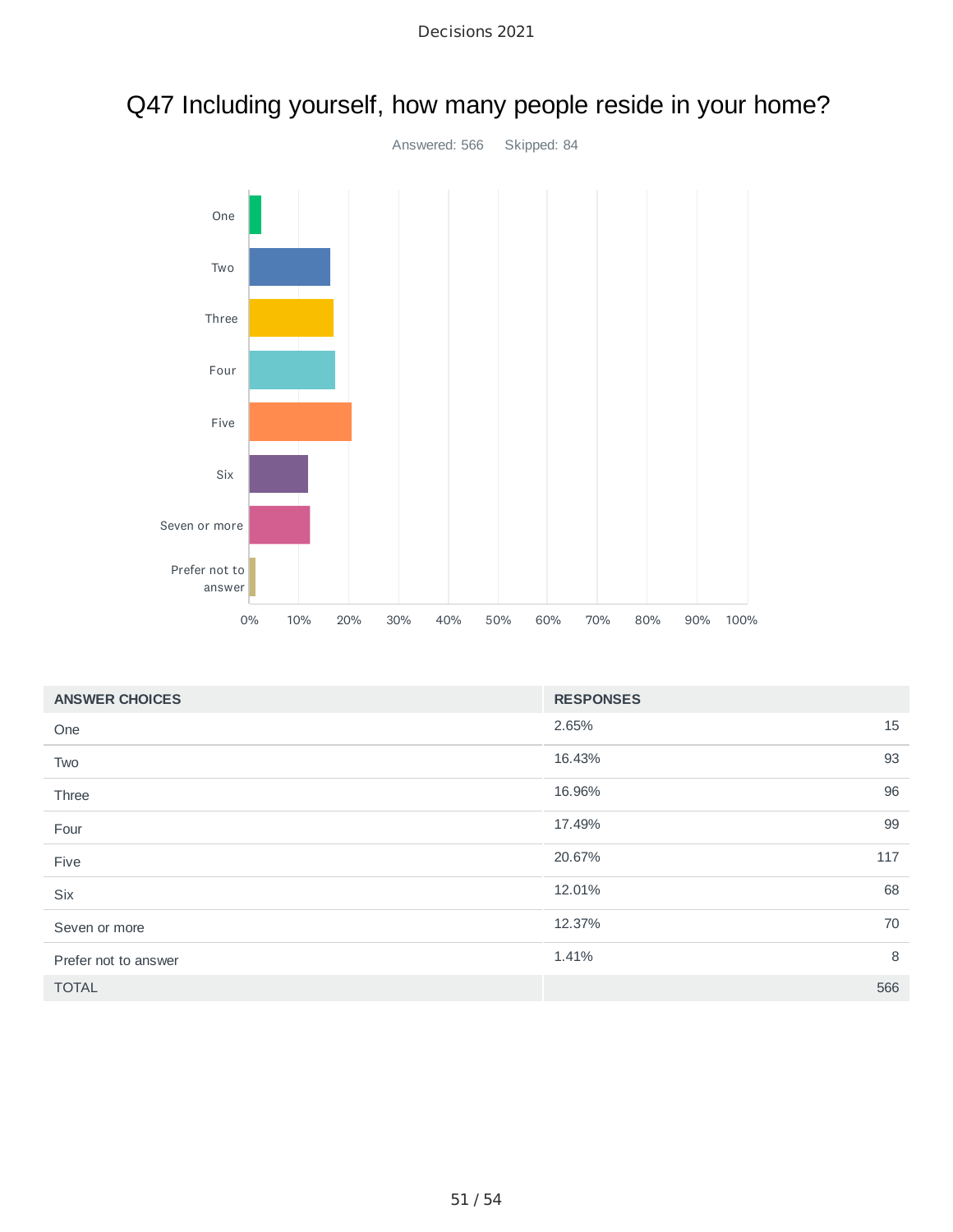

| <b>ANSWER CHOICES</b> | <b>RESPONSES</b> |
|-----------------------|------------------|
| Under 18              | 2<br>0.35%       |
| 18-24                 | 2<br>0.35%       |
| 25-34                 | 54<br>9.54%      |
| 35-44                 | 28.98%<br>164    |
| 45-54                 | 166<br>29.33%    |
| 55-64                 | 99<br>17.49%     |
| $65+$                 | 62<br>10.95%     |
| Prefer not to answer  | 17<br>3.00%      |
| <b>TOTAL</b>          | 566              |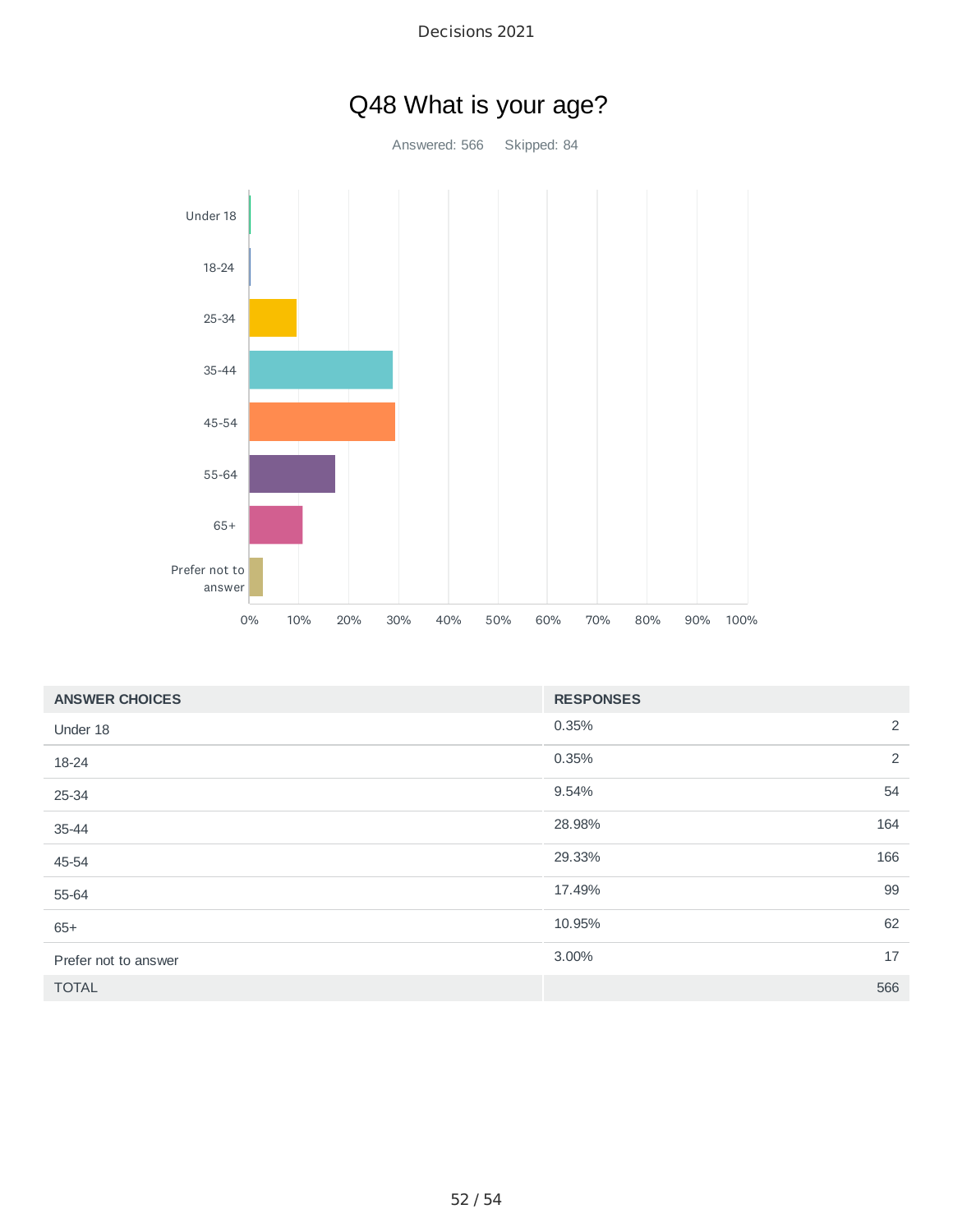# Q49 What is your gender?

Answered: 566 Skipped: 84



| <b>ANSWER CHOICES</b> | <b>RESPONSES</b> |  |
|-----------------------|------------------|--|
| Female                | 309<br>54.59%    |  |
| Male                  | 43.11%<br>244    |  |
| Prefer not to answer  | 2.30%<br>13      |  |
| <b>TOTAL</b>          | 566              |  |